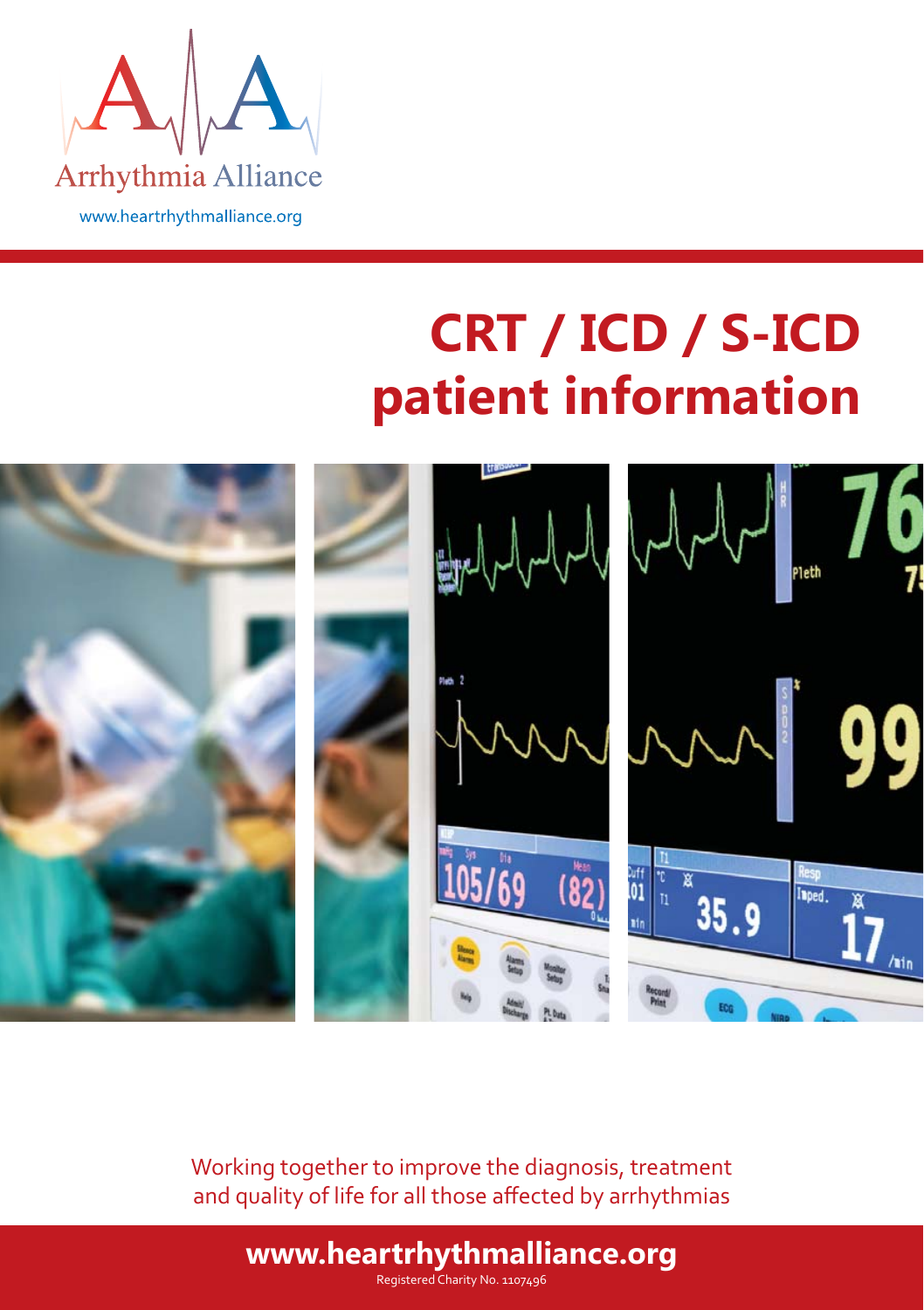## **Glossary**

**Atria** The top chambers of the heart that receive blood from the body and from the lungs. The right atrium is where the heart's natural pacemaker (sino atrial node - SAN) can be found

**Arrhythmia** An abnormal heart rhythm

**Bradycardia** A slow heart rate, normally less than 60 beats per minute

**Cardiac arrest** When the heart completely stops beating

**Cardioversion** The use of a small synchronised energy shock to stop fast heart rhythms

**Defibrillation** The use of a higher non-synchronised energy shock to stop fast heart rhythms

**Heart attack** Occurs when one of the coronary arteries becomes blocked by a blood clot. The blood supply to part of the heart muscle is blocked, causing part of the heart muscle to die

#### **Important Information**

This booklet is intended for use by people who have, or are about to have an ICD/CRT implanted, and their carers. The information within this booklet comes from research and previous patients' experiences and gives a brief explanation of how the device works.

This booklet should be used in addition to the information given to you by doctor, nurse and physiologist. If you have any questions about any of the information given in this booklet, please ask your nurse, doctor, cardiac physiologist or ICD clinic.

### **Contents**

**What is an ICD/ S-ICD?** 

**What can the ICD do?**

**What is Cardiac Resynchronisation Therapy (CRT)?**

**What can CRT do?**

**CRT pacemakers**

**CRT ICDs**

**Why might I need an ICD?** 

**Who needs a CRT device?**

**Deciding whether or not to have an ICD**

**How is the device implanted?**

**Going home**

**Living with an ICD**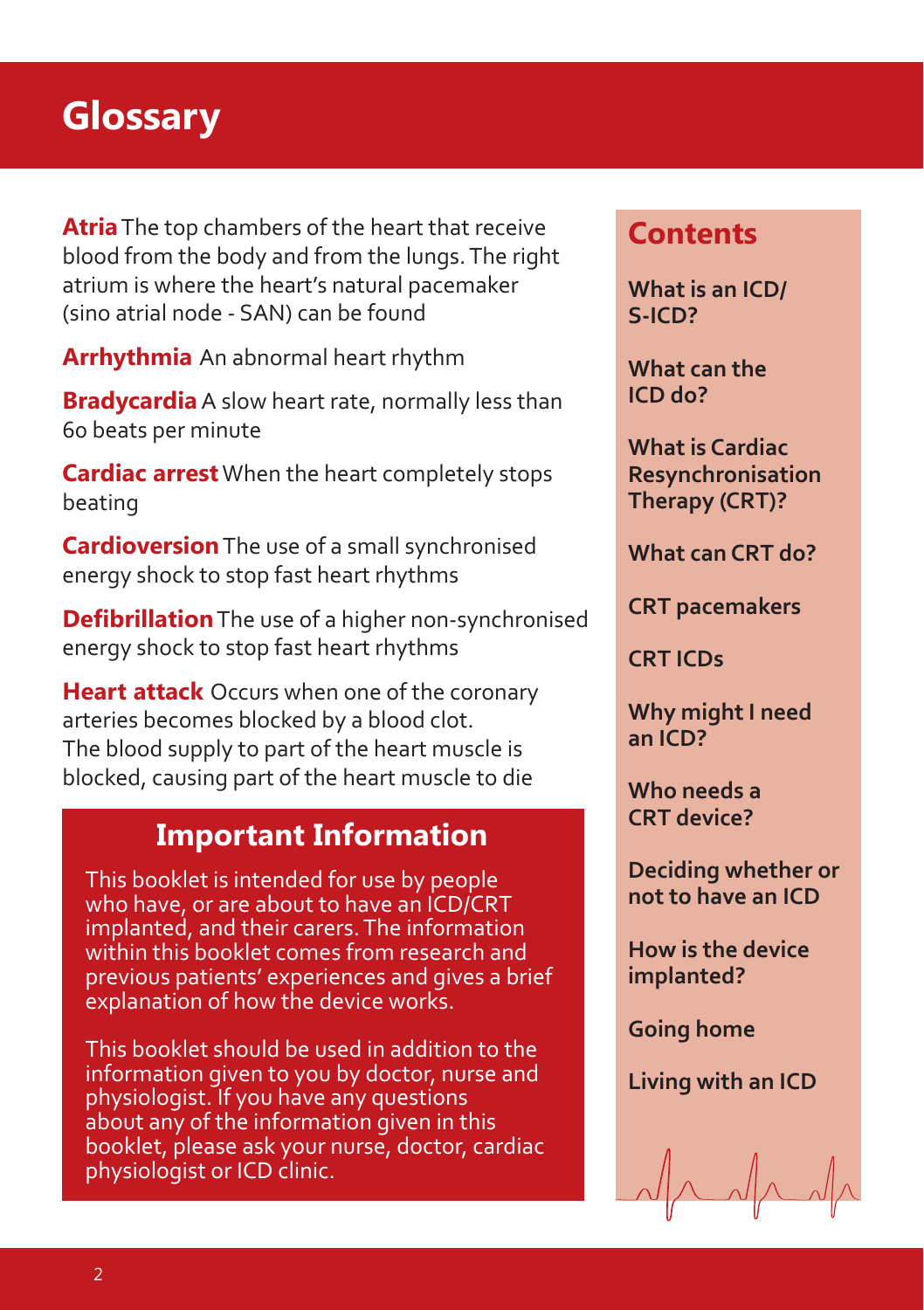**Pulse generator** The part of the ICD which contains the battery and electric circuits

**Ventricles** The two lower chambers of the heart. The right ventricle pumps blood into the lungs and the left ventricle pumps oxygenated blood around the body

**Ventricular fi brillation (VF)** A fast, irregular, dangerous heart rhythm which causes the heart to stop pumping blood efficiently. This rhythm needs a shock to stop it and return the heart back to a normal rhythm. A cardiac arrest can soon follow if the rhythm is not treated quickly with a shock

**Ventricular tachycardia (VT)** A fast heart rhythm which causes the heart to pump less efficiently, and can lead to dizziness, fainting and unconsciousness. If not treated with medication or an electric shock, the rhythm can lead to ventricular fibrillation

**Will I feel the treatment from the ICD?** 

**What should I do if the ICD gives me a shock?**

**ICD Clinic visits**

**Driving and ICDs** 

**Changing the defibrillator**

**Physical activity**

**Other information**

**Planning to deactivate ICD shocks**

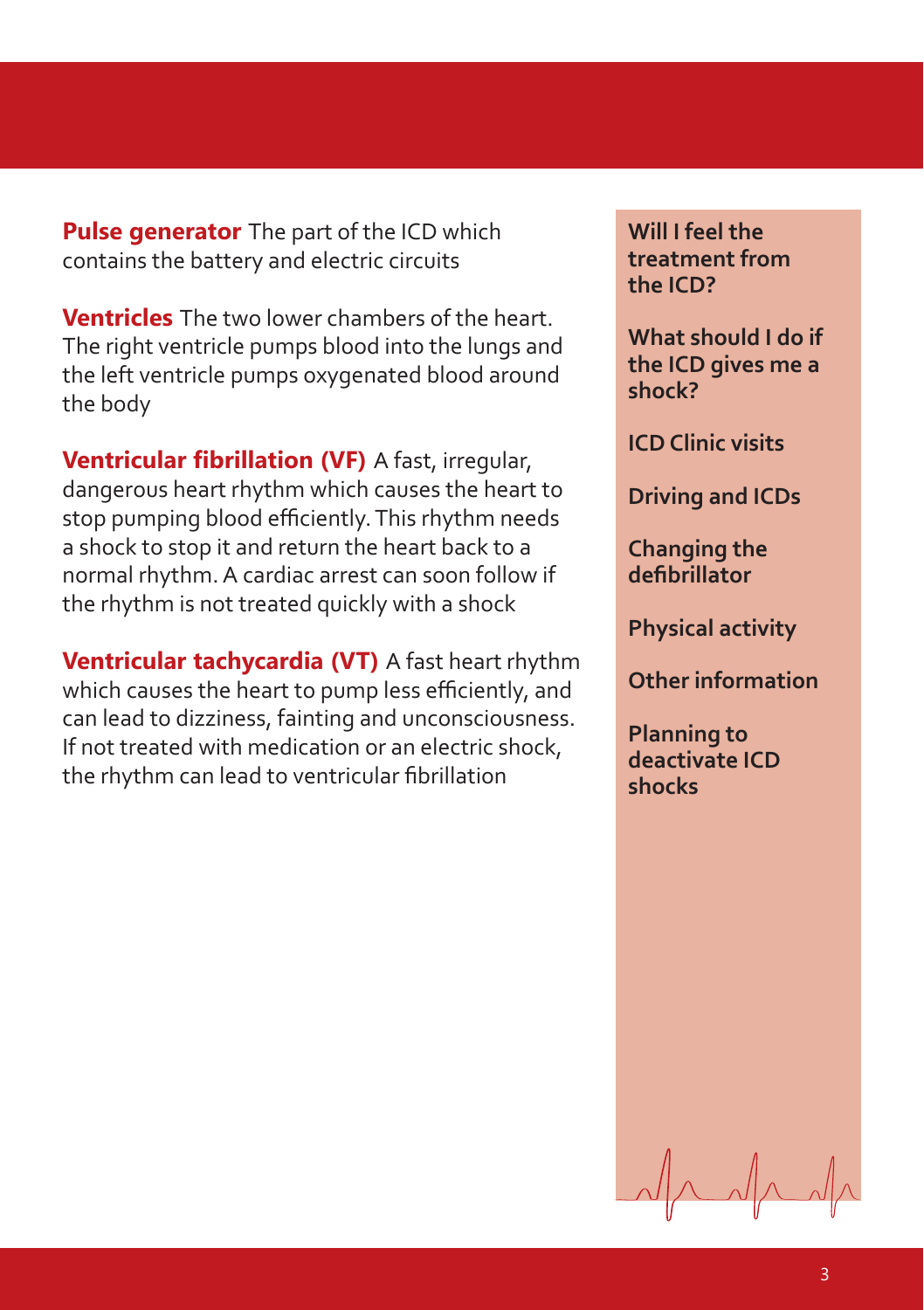# **What is an Implantable Cardioverter Defi brillator (ICD)?**

ICD stands for implantable cardioverter defibrillator; often called an ICD or defibrillator. It is made up of an electronic device containing a battery and electronic circuitry, and is connected to one or more wires known as leads. There are two types of ICDs being implanted today:

- transvenous (through the veins and into the heart) ICD systems and
- the subcutaneous S-ICD, which does not touch the heart but sits just under the skin.

Both types of ICDs can recognise and monitor your heart rhythm and can give you some treatments if needed.

### **What can the ICD do?**

Most modern ICDs have three main functions; however, you may not need to have all of them. Your cardiologist will select settings that are best for you.

- If your heart rhythm is too slow, the device can give your heart extra beats by working as a pacemaker. This is called bradycardia pacing.
- If your heart beats too fast, the ICD can give you a burst of extra beats at an even faster rate which will possibly return your heart back to a normal rhythm. This is called anti-tachycardia pacing (ATP).
- If the anti-tachycardia pacing does not bring your heart back to a normal rhythm, or if the ICD senses a faster rhythm called ventricular fibrillation, the ICD can then give one or more high energy shocks. This is called defibrillation.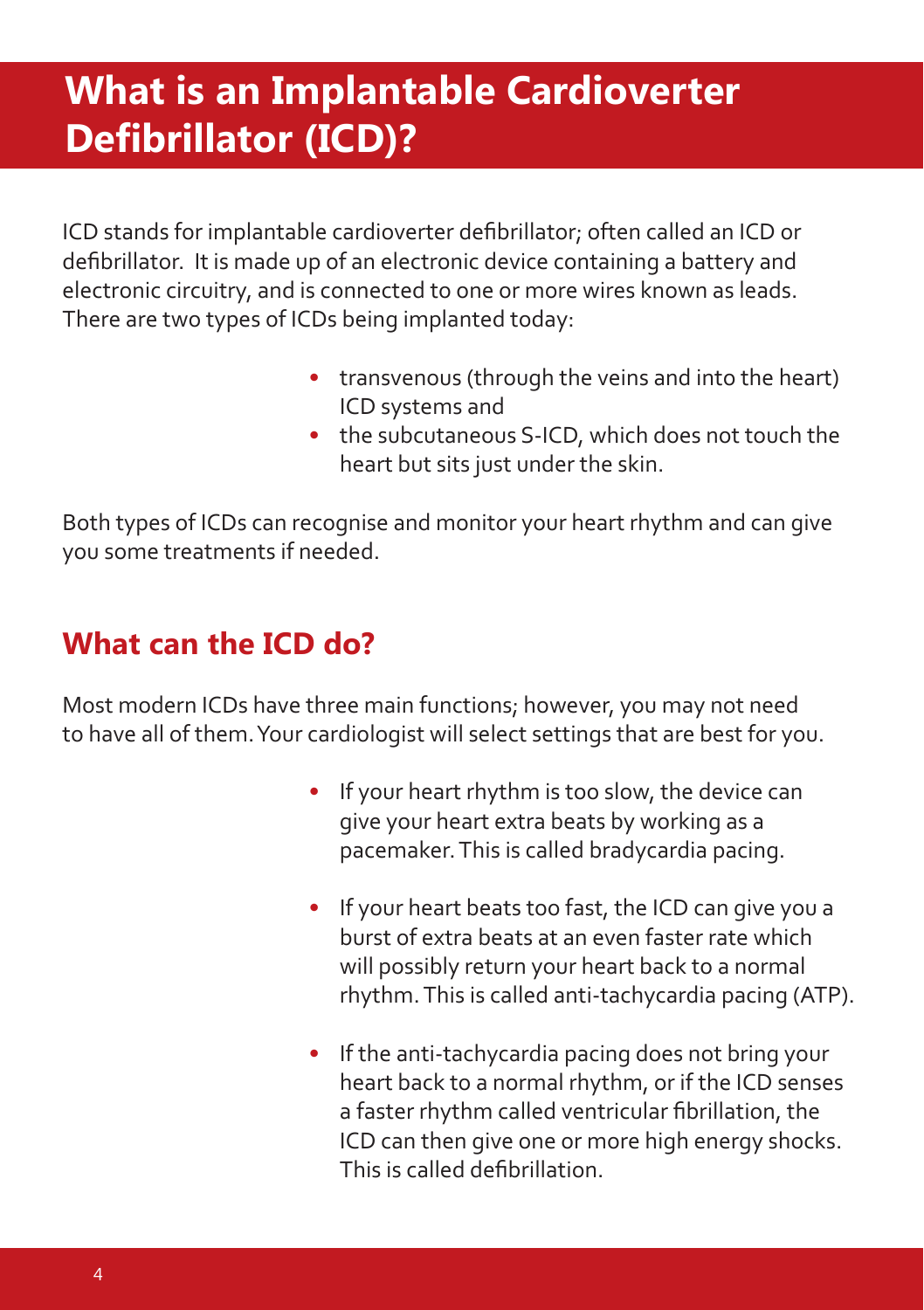### **What is an S-ICD?**

S-lCD stands for subcutaneous implantable cardioverter defibrillator. lf your doctor has suggested that you need an S-lCD, you may have experienced or be at risk of experiencing an abnormal, fast heart rhythm. The S-lCD recognises and monitors your heart rhythm and will deliver electrical therapy to shock your heart back into normal (sinus) rhythm if required. The S-ICD is a sophisticated, battery-powered, electronic device that is placed just under the skin on the left side of your chest. The device is connected to one insulated wire (lead), placed just under the skin alongside the breast bone, that senses the heart's electrical signals.



#### **What is the difference between an S-ICD and an ICD?**

A traditional implantable cardioverter defibrillator (ICD), otherwise known as a transvenous ICD (TV-ICD), has one or more leads that enter through your veins into the heart and across the valve, allowing the device to provide pacemaker functions as well as defibrillation. Conversely, an S-ICD leaves the heart and blood vessels untouched and intact, presenting a less invasive option for patients not in need of any cardiac (bradycardia) pacing.

#### **What is cardiac resynchronisation therapy (CRT)?**

Cardiac resynchronisation therapy (CRT) devices are used to help treat heart failure and can be either a permanent pacemaker, or an ICD. They work by making the lower heart chambers (ventricles) pump at the same time (synchronously) and improve the overall function of the heart so that you potentially feel less breathless and have more energy.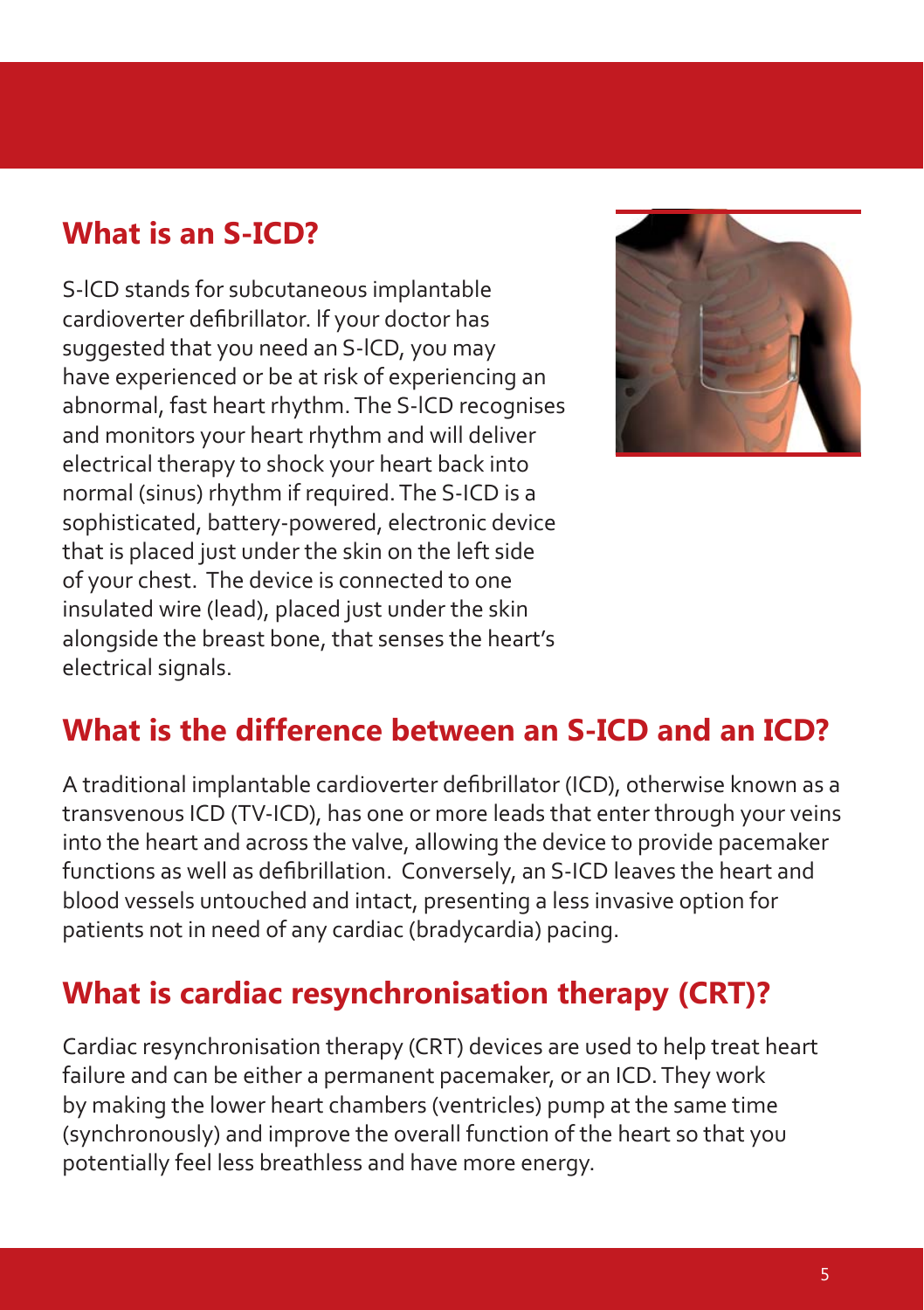There are two different types of CRT device: • CRT Pacemakers

- 
- CRT ICDs

### **CRT pacemakers**

These devices work in the same way as traditional pacemakers. They help the heart to beat in a regular rhythm and are especially useful when the heart's natural pacemaker stops working properly. An implanted pacemaker sends out electrical signals which make the heart beat in a normal way. A traditional pacemaker has either one or two leads which are put into the right side of your heart. One lead will be put into the lower right chamber (right ventricle) and a second lead may be put in the right upper chamber (right atrium). However, if you have heart failure you may need a more advanced type of pacemaker.

The main pumping chamber of the heart is on the left side, called the left ventricle. In a normal heart, both the right and left ventricles pump out blood at the same time in a coordinated way. In heart failure, the left side may not pump at the same time as the right, meaning the two sides of the heart lose their coordination. This leads to the heart being unable to pump effectively and you may become breathless, dizzy and have less energy. Over time, the heart may get even weaker and you may feel more unwell.

The main difference with a CRT pacemaker is that an additional lead is placed on the left side of the heart and electrical signals can make the left ventricle beat at the same time as the right. This can restore the heart's coordination and make the heart pump more efficiently. In two out of three people implanted with a CRT pacemaker, symptoms of breathlessness improve and they have more energy and generally feel healthier.

### **CRT ICDs**

People who have had a fast-abnormal heart rhythm, or who are at risk of developing one in the future, and who also need a CRT-pacemaker, may be suitable for a combined device. This is called a CRT-defibrillator, or CRT ICD, and works in much the same way as the standard ICD. It also has the advantage of improving symptoms of heart failure, in the same way as the CRT-pacemaker. Your cardiologist will advise you as to what is best for you.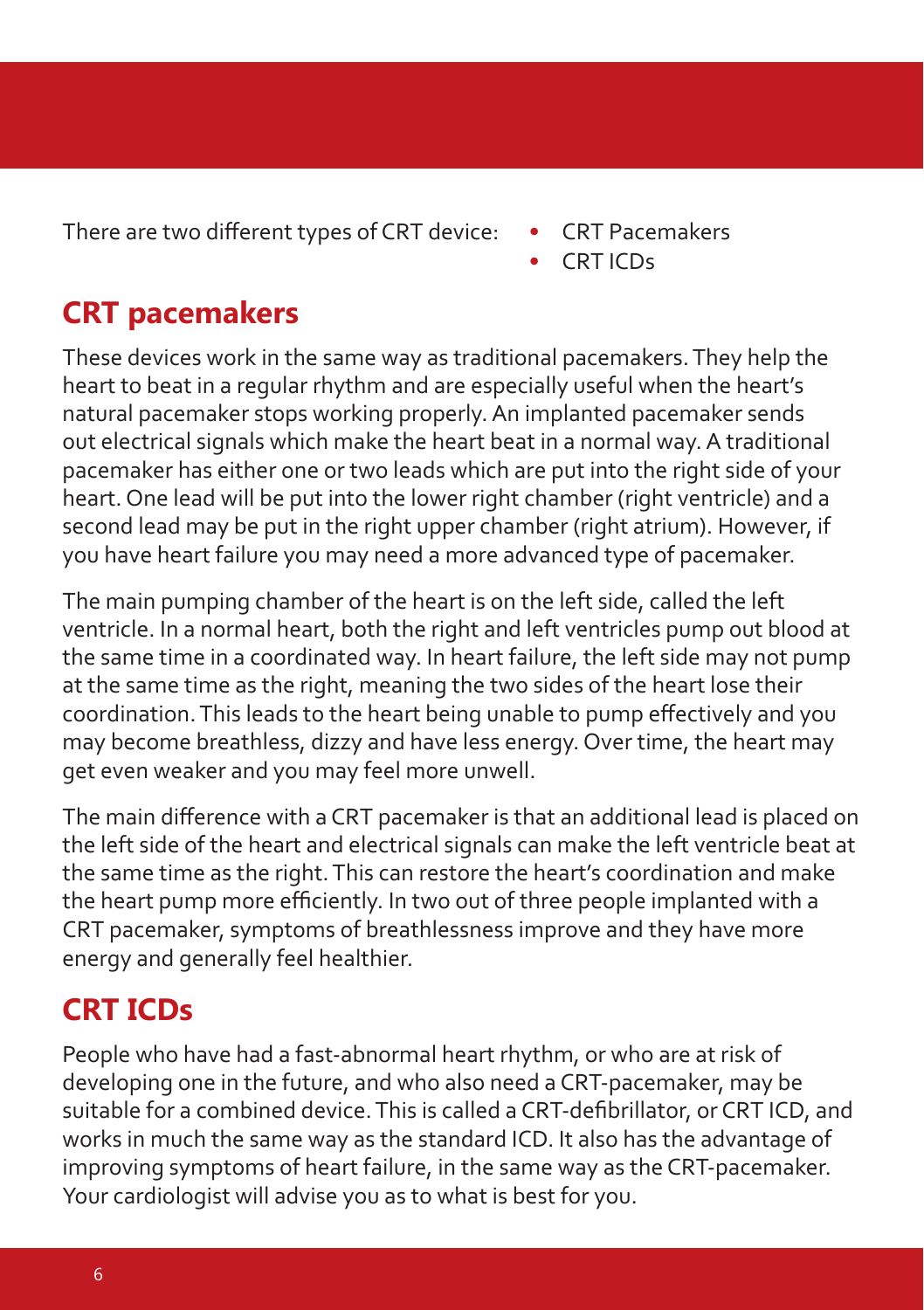# **Why might I need an ICD?**

Your cardiologist will advise you. However, if the doctor has suggested that you need a defibrillator you may have experienced OR will be at risk of experiencing an abnormal, fast heart rhythm that can cause you to become unwell, unconscious, or your heart to stop beating.

### **How the heart works normally**

The heart is a muscle; its function is to pump blood and oxygen around your body to all of your vital organs. It has four chambers, two at the top (the right and left atria) and two at the bottom (the right and left ventricles). The heart also has an electrical system, which sends impulses (beats), through the heart causing it to contract and pump blood around the body.

Each normal heartbeat begins in the natural pacemaker of the heart (the sino-atrial or SA node) which lies at the top of the right atrium. It then travels across the two top chambers and down through a small junction (the atrioventricular or AV node) which lies between the upper and lower chambers. It then spreads across the bottom chambers (ventricles) causing the heart to contract and pump blood to the lungs via the right ventricle and oxygenated blood around the body via and the left ventricle.

Sometimes the electrical system in your heart does not work as well as it should. This can cause your heart to beat too quickly or too slowly. A defibrillator can stop fast heart rhythms that start in the ventricles, the bottom two chambers

#### **The heart and normal conduction**



© 2012 Arrhythmia Alliance

of the heart. This fast heart rhythm is called ventricular tachycardia or VT. Some people can have an even faster, irregular heart rhythm called ventricular fibrillation or VF. This is life-threatening if it is not treated quickly with an electric shock delivered to the heart. You will need to have some tests before the decision to have an ICD fitted is made, such as an electrocardiogram, an echocardiogram, blood tests, and maybe a few others. Your cardiologist will advise as to what is needed.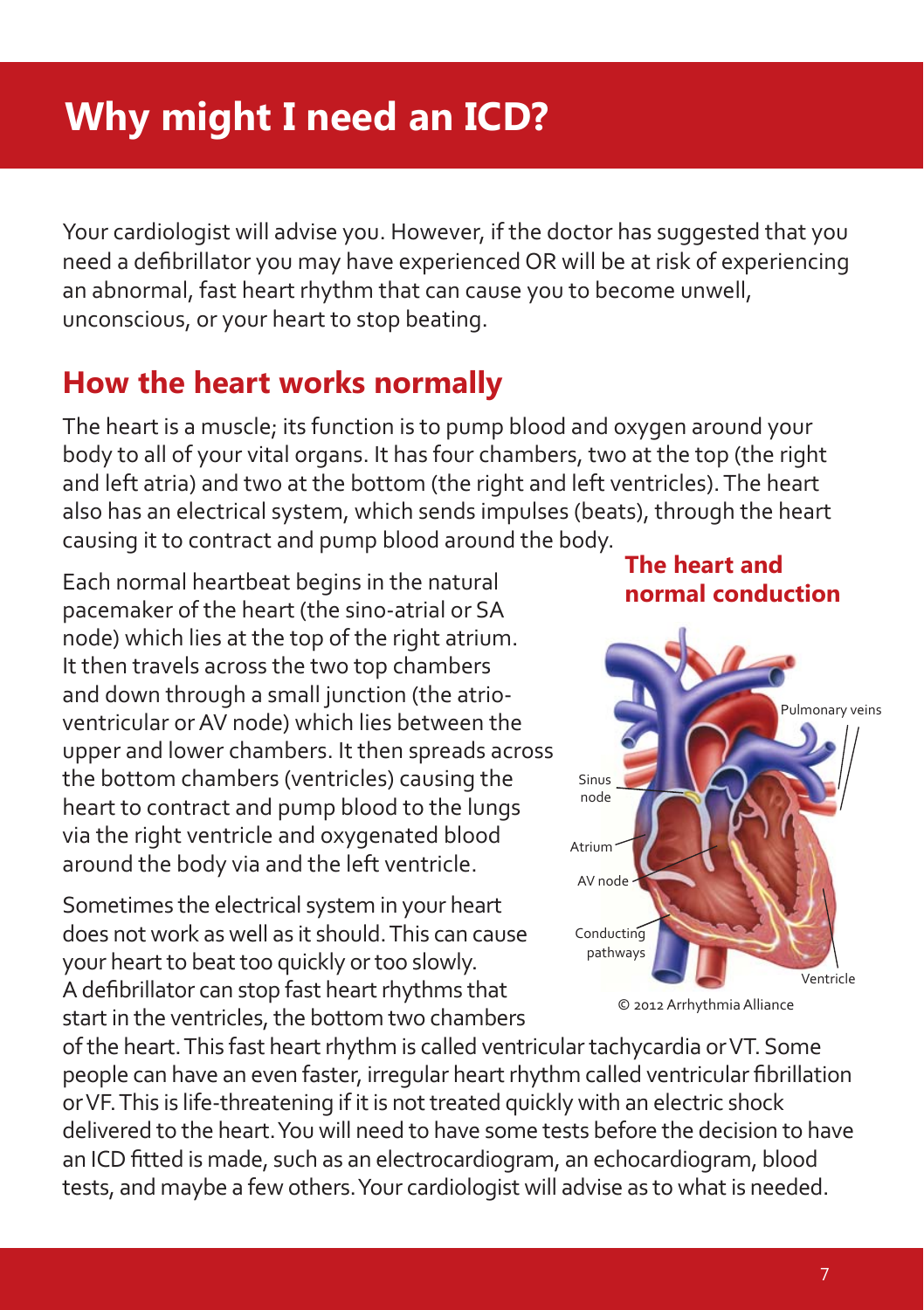#### **Who might need a CRT device?**

These devices do not work for all types of heart failure and you will need to have a heart scan (echocardiogram) to check the pumping function of your heart and an ECG (electrocardiogram) to check the electrical function. It is also important to note that any device fitted is not a replacement for your heart failure medication.

#### **Why might I need a CRT pacemaker?**

- If you have a problem with the electrical pathways in the heart, which means your heart beat is too slow and the left side of your heart is beating out of time with the right.
- If your overall heart function is markedly less than normal and you suffer with symptoms of heart failure despite medication and lifestyle changes.

#### **Why might I need a CRT ICD?**

- If you have heart failure.
- If you have previously had ventricular tachycardia or ventricular fibrillation or if you are felt to be at risk of these due to your type of heart failure, or an inherited heart condition.
- If you have had a heart attack as this can cause damage to the pumping action of the left ventricle as well as causing problems with the electrical pathways in the heart.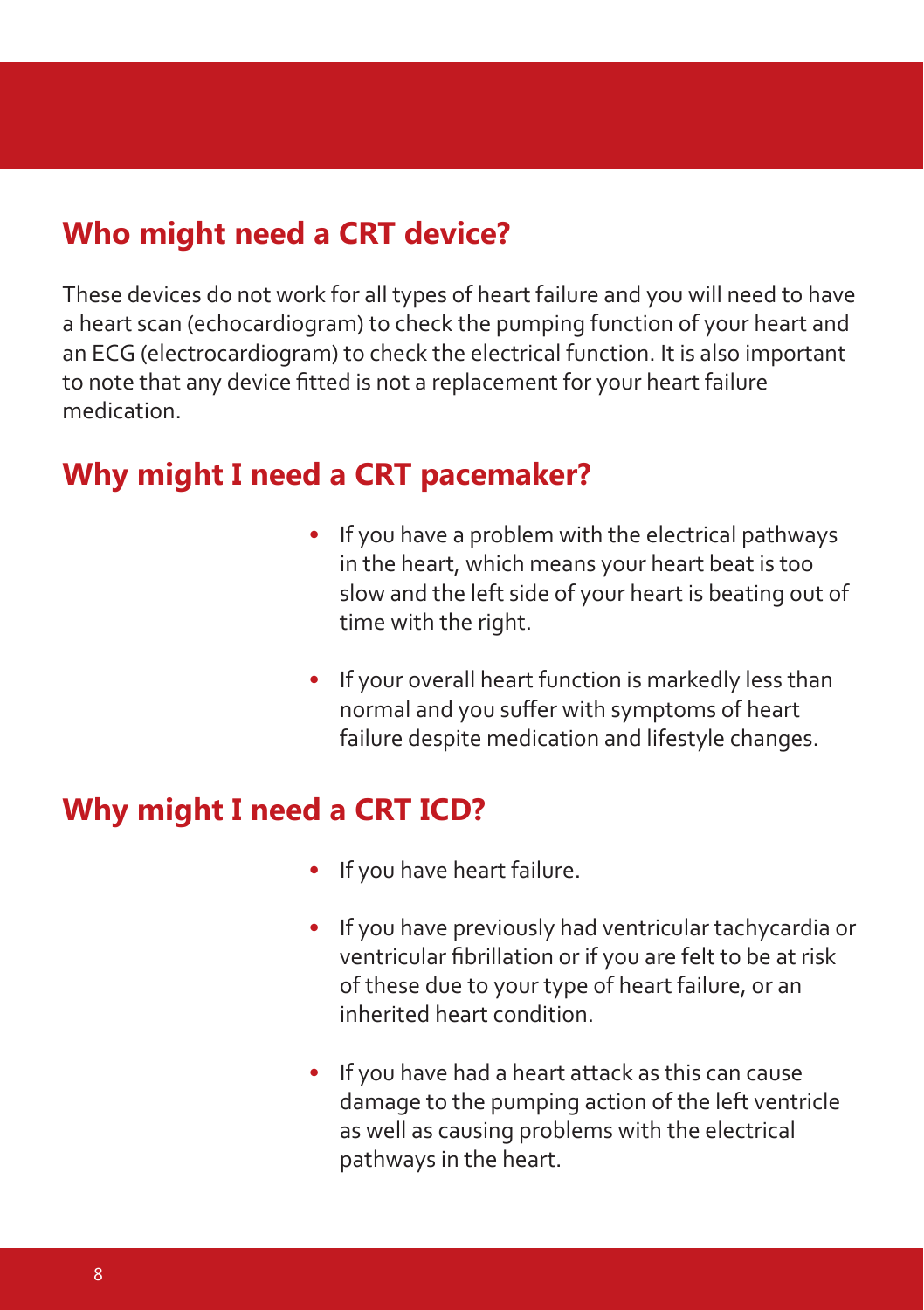# **Deciding whether or not to have an ICD**

An ICD can be lifesaving but, like any invasive procedure, there are some associated risks. Having an ICD implanted is a big commitment and it is important you have read and discussed all the information before you decide to go ahead.

Around one in every ten patients will have some kind of complication from the procedure. These range from common conditions which are irritating but rarely dangerous such as a big bruise around the generator, (called a haematoma) or displacement, of a lead, which would need repositioning in a second procedure, to rare events which may be serious. These include damage to other structures such as the lung, or heart, which sometimes requires a chest drain to be inserted. This would delay your discharge from hospital and can make you very unwell.

Any procedure carries a risk of infection. You will be given antibiotics to reduce these chances, the doctor will wear a sterile gown and gloves, and your skin will be thoroughly cleaned, but it is impossible to sterilise skin entirely. Fortunately, device infections are rare, but they can be very problematic. Sometimes, the device and all leads have to be removed and the whole process started again.

Later on, once the procedure is over, the main thing that you need to be aware of is that the device can give you a shock. Most people will feel this, unless they have fainted due to a fast heart rhythm, and many people find it unpleasant (though how much is quite variable). It can feel like suddenly being punched or kicked in the chest. This is a necessary trade off when you have a fast, dangerous heart rhythm but the device can also be confused by other fast heart rhythms that are not dangerous. The programming of ICDs is improving all the time but is not perfect. The device will not take a chance and if unsure whether a shock is needed it will do so, rather than risk failing to shock something life-threatening. Each year, around three to four people in every one hundred with ICDs will receive a shock they didn't need.

Your cardiologist will have explained to you why you need to have an ICD and the benefits of having an ICD fitted. The risks and benefits will all be explained to you and if you agree to go ahead, you will be asked to sign a consent form when it is implanted.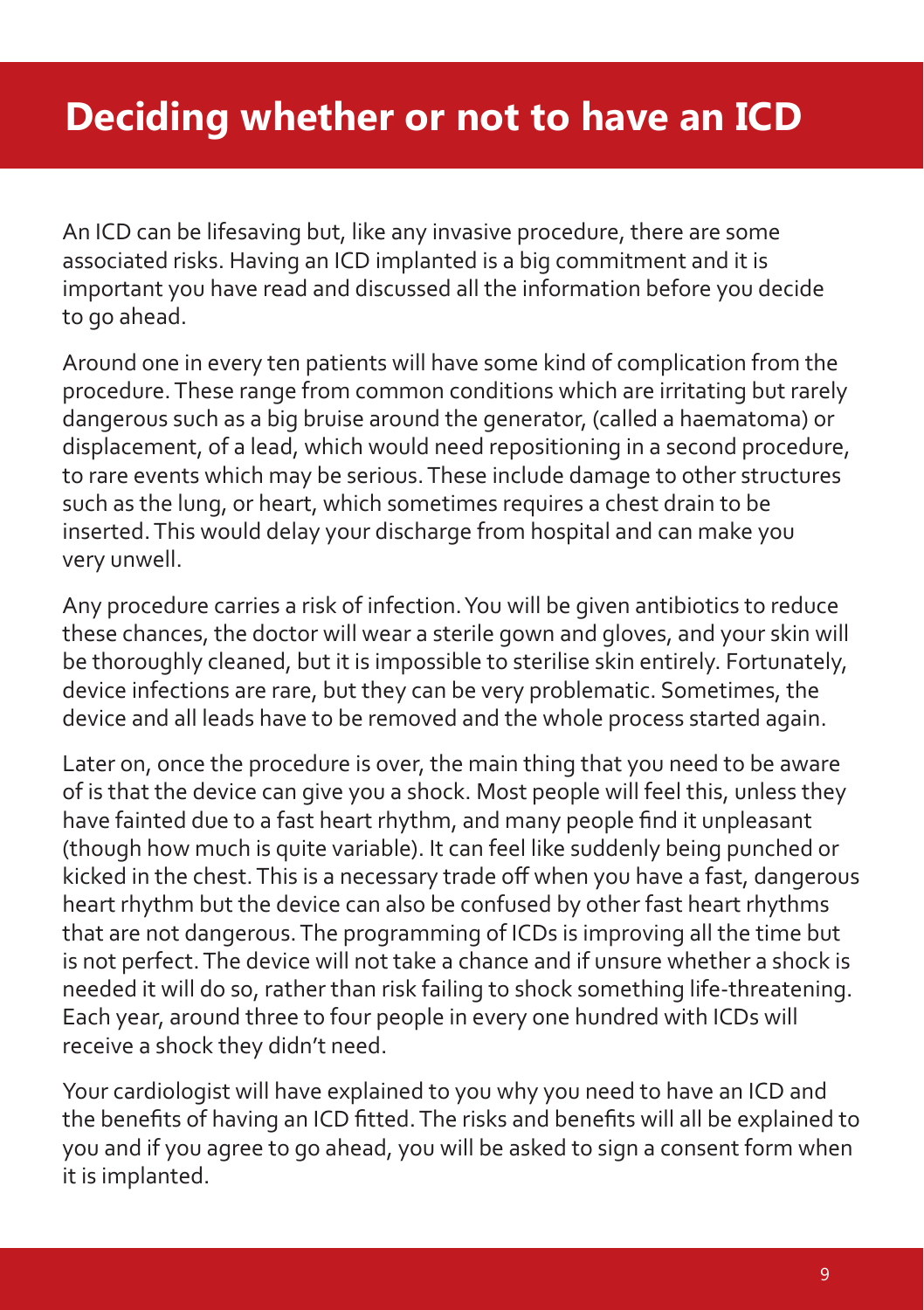# **How is the device implanted?**



The S-ICD is implanted just under the skin using a left-sided incision and one to two smaller incisions along the breastbone to place and secure the system components.

Your ward nurse and a porter will take you to the cardiac pacing theatre or catheter lab. Once you are in the pacing theatre, another nurse will check your details again and you will be asked to lie on a trolley or narrow operating table. The procedure may be performed under a general anaesthetic (most S-ICDs are implanted like this), but often it will be performed with just sedation, which will make you relaxed and sleepy.

Before the TV-ICD implant procedure starts, the doctor will inject some local anaesthetic under the skin just below your collarbone (usually the left side). This will numb the area and allow the doctor to pass a small lead or electrode through a vein into your heart. You may have two or three leads inserted depending on what your doctor recommends. The leads are then connected to the pulse generator box, which is about the size of a large matchbox. This will be placed under the skin.

Before the S-ICD procedure begins, depending on your hospital/doctor's practice, general or local anaesthesia will be administered to make you feel comfortable during the procedure. An incision is made on the left side of the chest, next to the rib cage, where the S-ICD device will be inserted. One or two small incisions are made over the breastbone to allow the lead to be placed under the skin.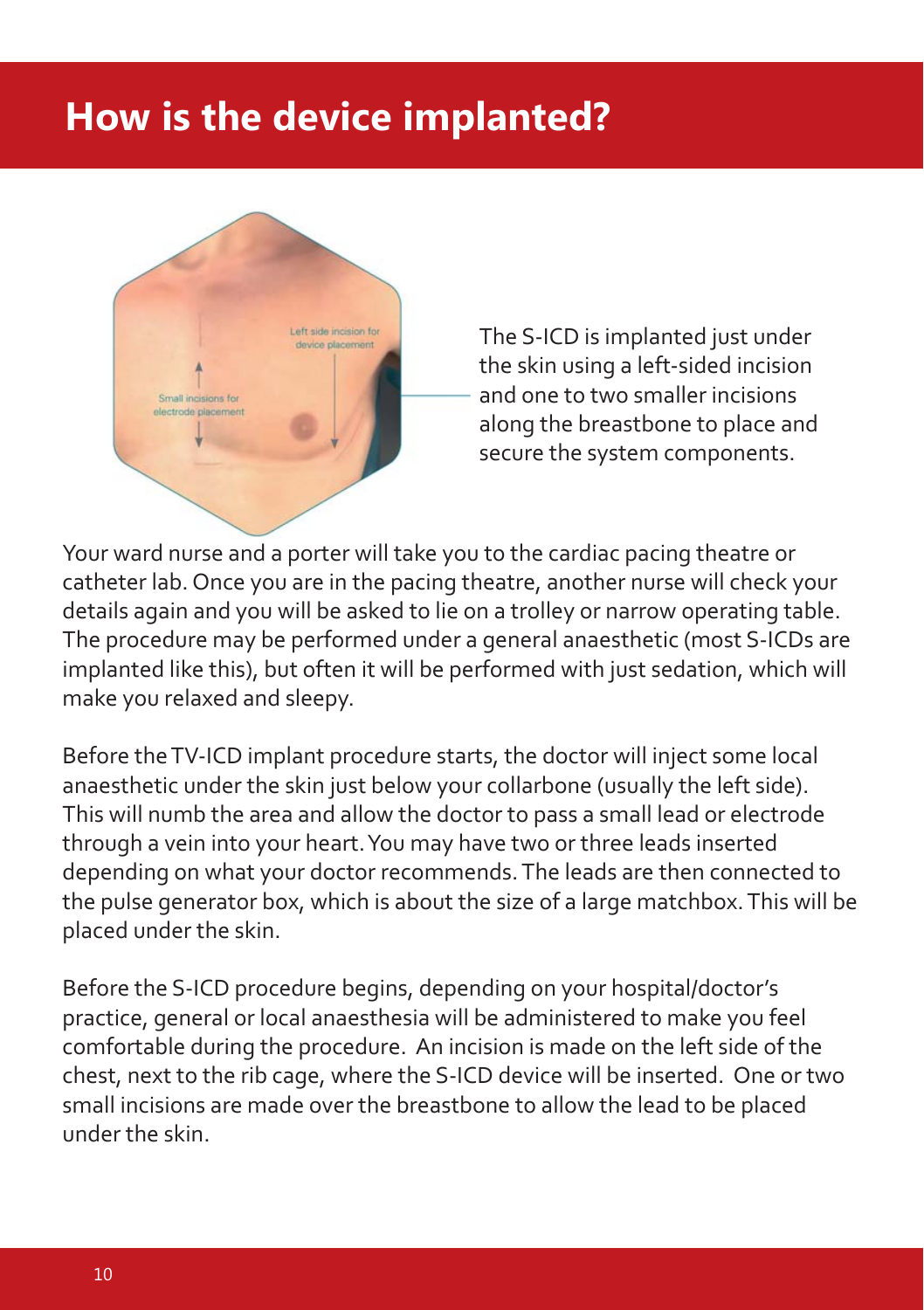The doctor may need to test the device during the procedure. This will make your heart beat very quickly and the defibrillator will give a shock to make sure the ICD works properly. You will be given increased sedation before this happens, so you should not feel the shock.

The area will then be stitched with dissolvable or non-dissolvable stitches. If your stitches need to be removed by your GP, Practice Nurse, or District Nurse, you will be informed before you leave hospital.

### **What happens after the ICD is fitted?**

After the procedure and once all the checks have been made, you will be taken back to the cardiology ward. You will be asked to lie in bed for a couple of hours then you can get up and eat and drink as normal. Since the wound can feel quite bruised and sore, especially for the first day or two, your nurse will give you regular painkillers. It is very important that you tell your nurse immediately if you have any pain at all. You will also be given some antibiotics to take before, and perhaps after, the procedure to minimise the risk of infection.

The wound, should be kept clean, and dry until it has fully healed, although it is fine to have a shower after the first three or four days. Ask your nurse for a protective dressing so that you can bathe without wetting the wound. Report any wound problems to your nurse.

If a TV-ICD system is implanted, there is a small chance that the leads can move out of position. To minimise this risk you should not lift the arm on the same side as the defibrillator (usually the left arm) above shoulder level for at least one to two weeks after the procedure. If a S-ICD system is implanted, the arm restrictions described for the TV-ICD do not apply, however it is advised to avoid arm movements that could create pressure on the wound. Local advice may vary so check with your nurse/doctor before leaving hospital.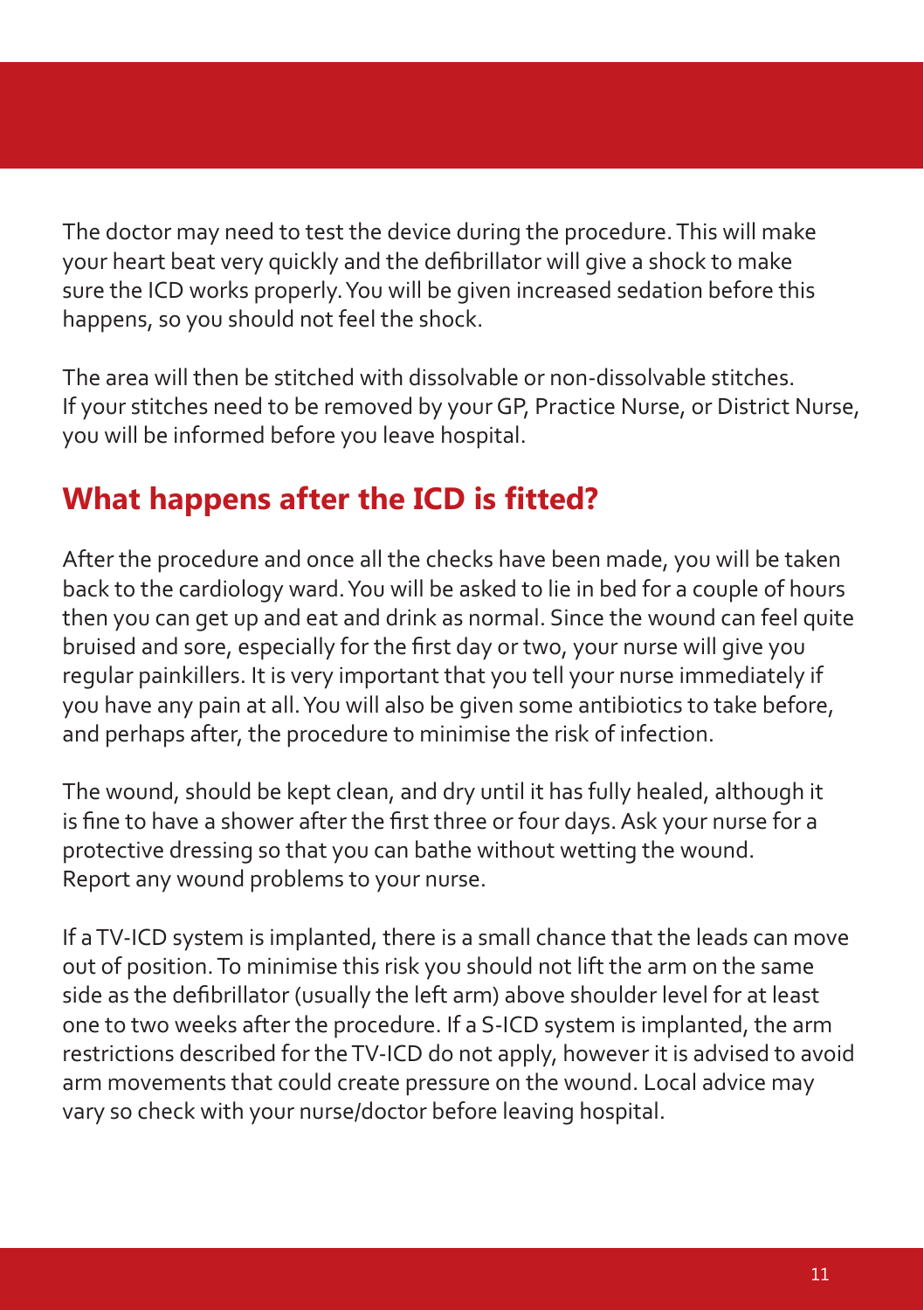However, it is important to do gentle arm and shoulder exercises to keep the arm mobile. You should avoid any vigorous or violent movement of that arm until you have had your first ICD check-up.

Your cardiologist will visit you on the ward at the end of the day and you will probably be allowed to go home the next day provided your ICD is checked, there are no complications, and your doctor assesses it is safe. Your ICD will be checked before you go home by a cardiac physiologist or the ICD nurse specialist. This check will involve the use of a special programmer that can look at the device settings and make sure the ICD is working properly. This check takes about 15 minutes.

After this check most patients will also have a chest x-ray to check lead positions and make sure all is well following the implant procedure. Please ask the physiologist or ICD nurse if you have any questions or worries about the device.

At this stage, you will be given an ICD identity card, emergency information, instructions and also a helpline number should you have any queries.

### **Going home**

Although most people feel very pleased to be going home, it is only natural that you may feel a bit worried. This is very common, especially if you have been in hospital for a long time and the ICD has only just been put in.

The nurses and doctors are there to answer any questions you may have. Arrhythmia Alliance is also a valuable resource providing information over the phone, online, and in leaflets. Similarly, if you feel upset or 'down' once you are at home it is very important that you talk to someone. Please contact your ICD clinic if you have any concerns.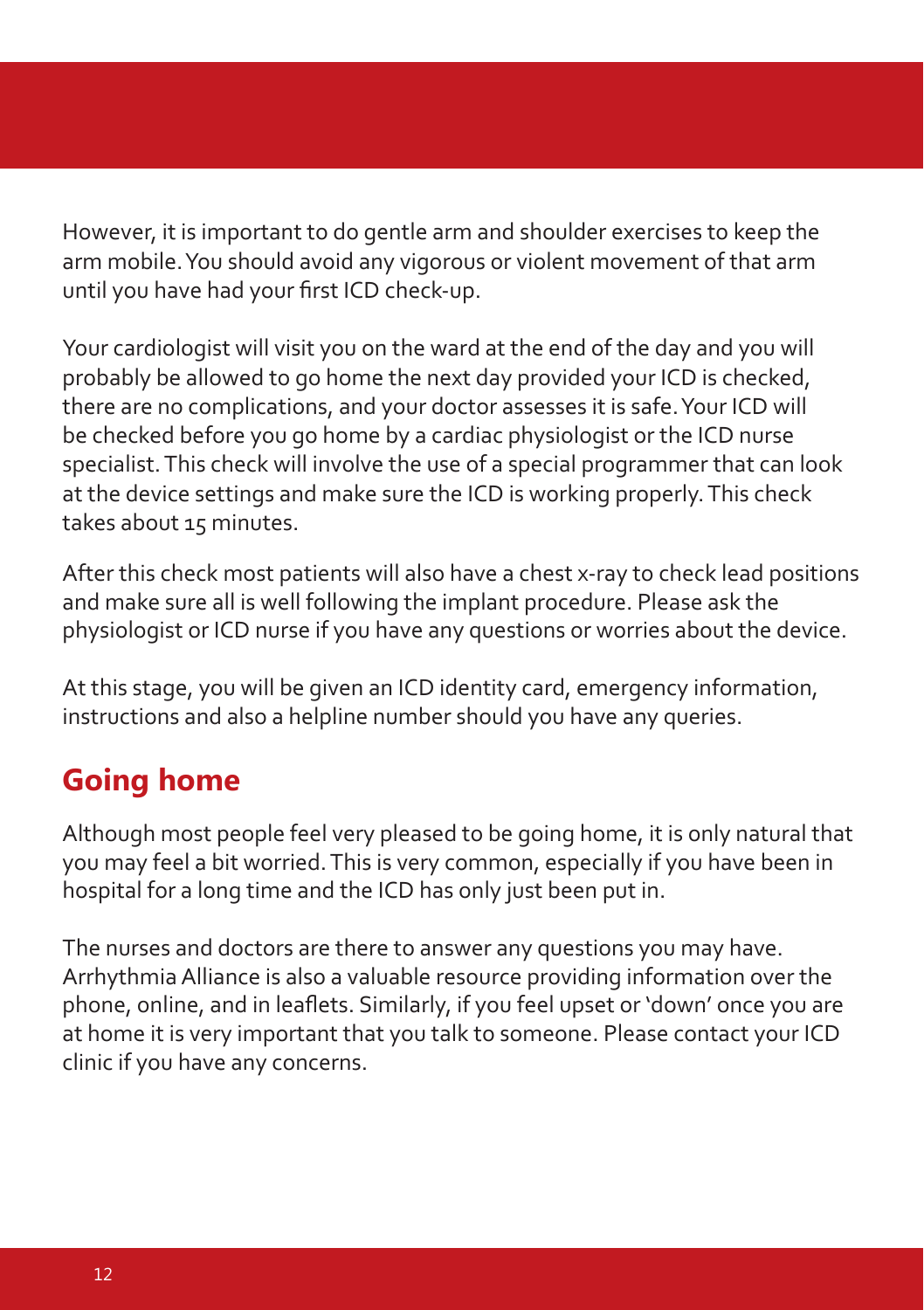**Arm movements** - For a TV-ICD system, scar tissue will grow around the lead(s) in your heart after a few weeks, which will prevent them moving out of place. Try to avoid lifting the arm on the same side as the ICD above shoulder height for one to two weeks at least. For an S-ICD system, try to avoid arm movements that could create pressure on the wound.

**Wound site** - Your wound site should take about six weeks to heal fully. Try to avoid wearing tight clothing over the wound until it has healed completely to avoid excess rubbing over the area. If you notice any redness, soreness or swelling of the area, or any signs of bleeding or oozing from the wound, report this immediately to your ICD clinic as these may be signs of wound infection.

You will probably be able to feel the defibrillator box under your skin as well as other lumps close by. These are the leads that are attached to the box, curled up beside the box under the skin. It is extremely important that you don't try to move the box or leads, but please let someone know if they continue to bother you.

# **Living with an ICD**

### **Will I feel the treatment from the ICD?**

The device will be programmed to the best settings for you. Your cardiologist will do this initially when the ICD is implanted, but settings can be modified during your follow-up appointments in clinic if necessary.

> • **Anti-bradycardia pacing pulses** If your heart is beating too slowly, the ICD can send small impulses through the heart which generate extra heart beats when required. As these impulses are very small they are not painful and are not usually noticed. Also, sometimes the heart can beat slowly for a few seconds following treatment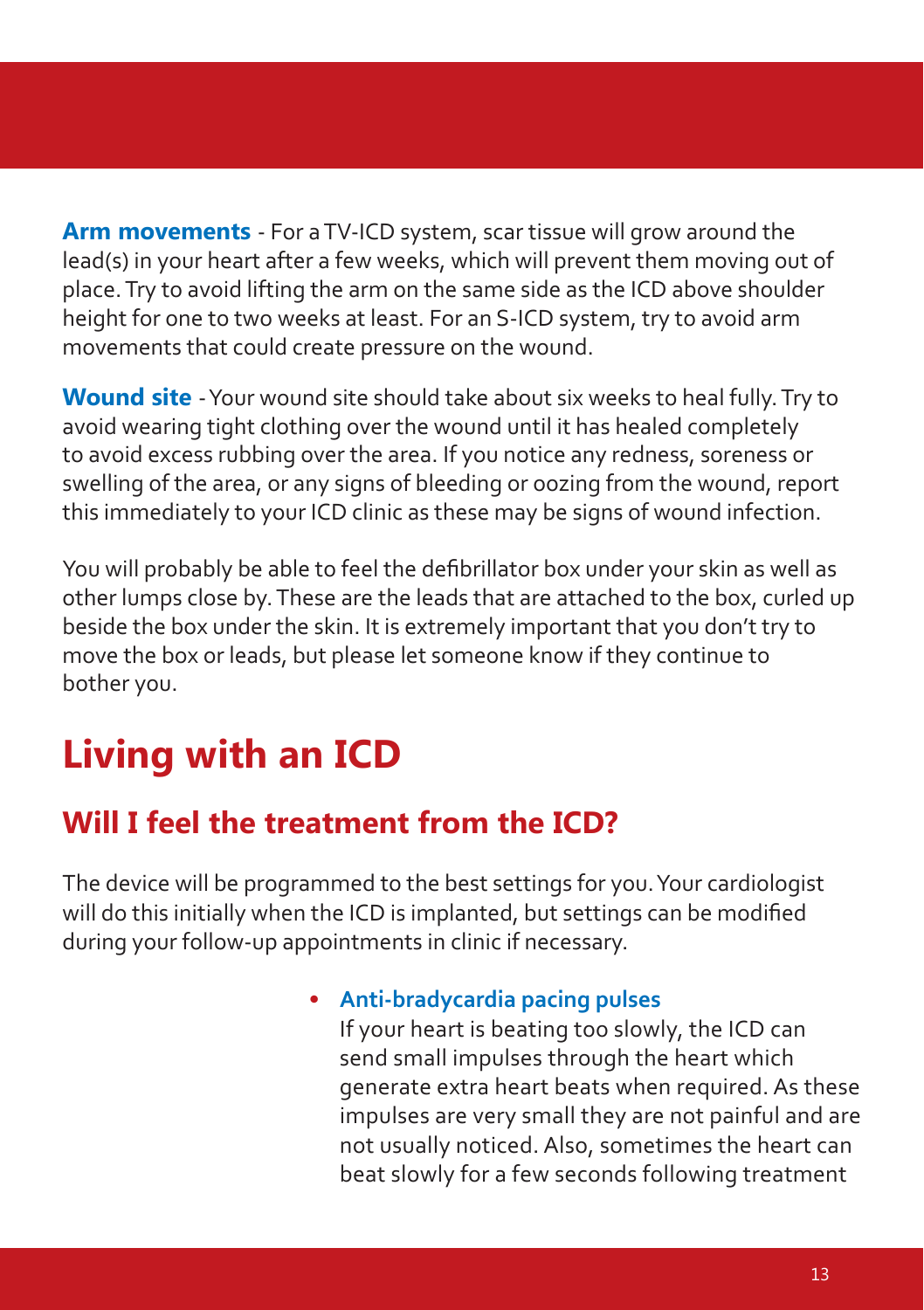for a fast heart rhythm. The device can tell when extra beats are needed and give extra beats as necessary.

• **Anti-tachycardia pacing pulses (ATP)** If your heart beats too fast, the device can send out faster pacing impulses which can help to get the heart back into a normal rhythm.

This can be done so quickly by the ICD that many people do not know that this has even happened although sometimes it can make you aware of having palpitations or of feeling dizzy.

If the ATP does not correct your fast heart rhythm your device will be able to deliver a shock.

#### • **Cardioversion shocks**

 Your ICD may be programmed to give shocks to your heart during a synchronised specific part of the heartbeat. This type of shock is used to treat ventricular tachycardia. These are full energy shocks and many patients may find them uncomfortable.

#### **• Defibrillation shocks**

 These are full energy shocks which the device will deliver if it senses that your heart is beating so fast that it is life-threatening.

People say this feels like they have been suddenly kicked or punched in the chest. It can be quite painful but the pain will only last for a few seconds. Some people may not feel anything if their heart is beating so fast that they have become unconscious.

If someone is with you when you have the shock, they will probably notice you jolt. No harm will come to anyone who is touching you. Indeed, it can be very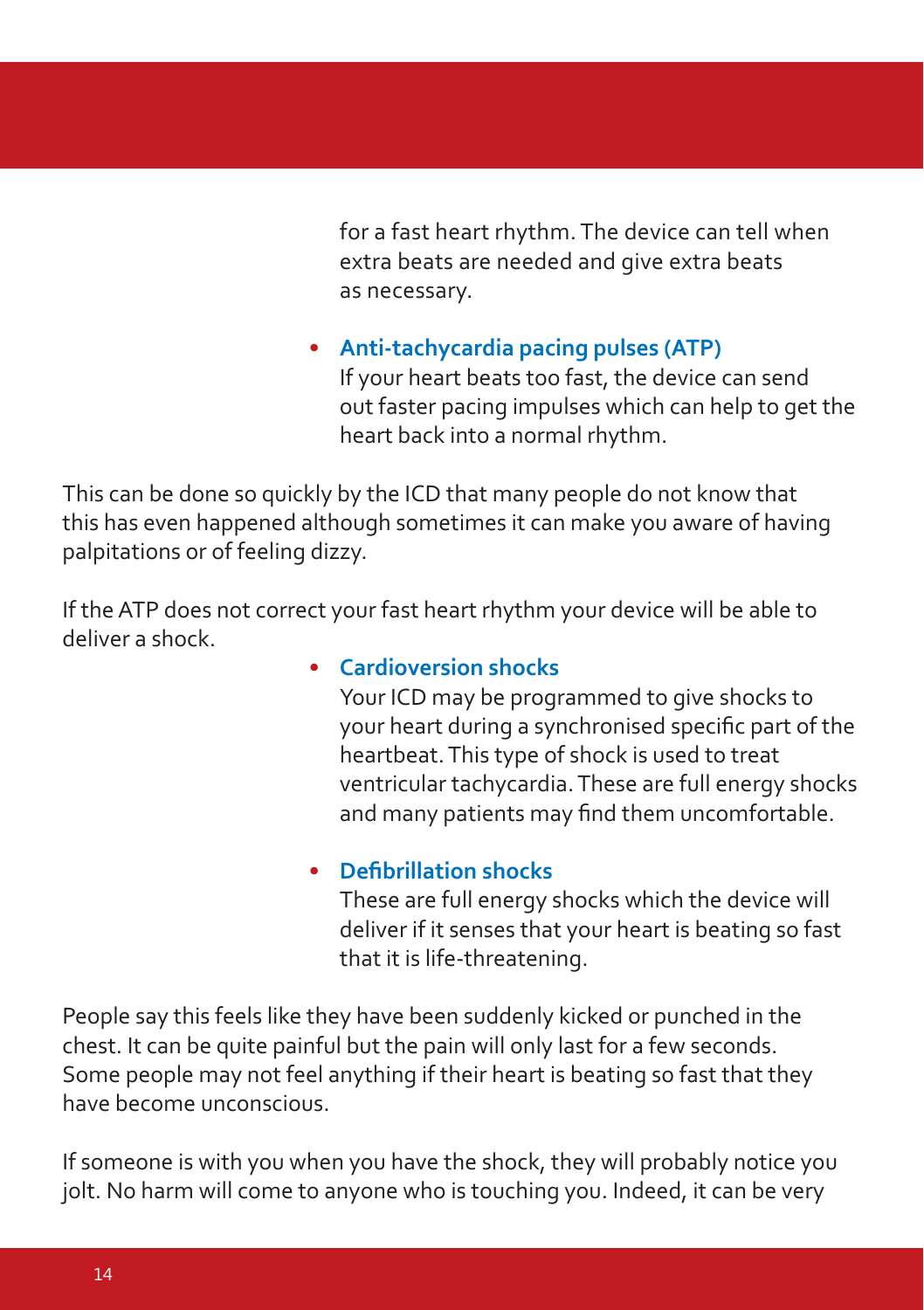comforting and reassuring to have someone put their arm around you as you experience a shock.

### **What should I do if the ICD gives me a shock?**

You may have some warning that your ICD is about to deliver a shock such as feeling palpitations, or feeling light-headed or dizzy and be able to ask for help if possible and sit or lie down on the ground. However this may happen so quickly that you have no warning at all.

Afterwards you should recover quite quickly. Even if you feel well after the shock you should still contact the implant centre as soon as you can to arrange a device check. If you **feel unwell** or if your device has given you **several shocks**, dial 999 for an ambulance. Your ICD will be checked to find out why the shock was given. After a while, it might not be necessary to have the device checked following each shock, unless you feel unwell – your clinic will advise you if this is the case.

It is extremely important to **keep your ICD card with you at all times** so that the make, model and settings of the device can be known straight away.

### **ICD clinic visits**

Your ICD should be checked regularly and visits may be necessary more often just after the ICD is fitted. During each clinic visit, the physiologist or ICD nurse will examine your ICD using a special programmer. This machine allows them to examine the settings and the battery life of your device. All the information is saved on a computer and confidentially stored in your records.

Your wound will be checked and you may have other tests done such as an ECG. Please also take this opportunity to ask any questions or let the nurse know if you have any problems or worries. You may also see the cardiologist or their registrar at your clinic visit.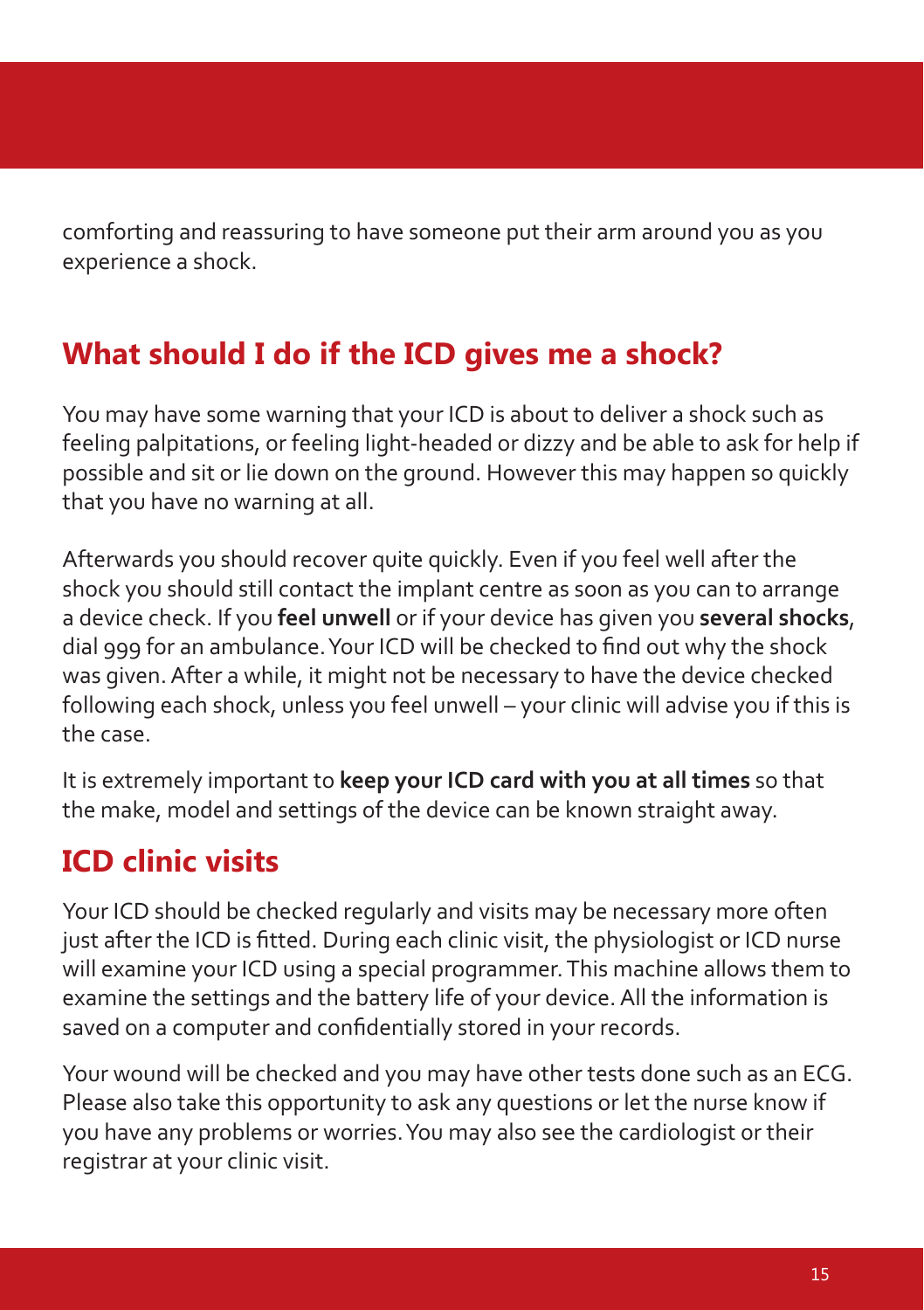Many centres can set you up for 'remote' monitoring, but not all devices currently have this option. The term remote monitoring means monitoring your heart and implanted device while you are at home - remote from the hospital. You need a special transmitter and, using an integrated aerial, the device automatically sends medical and technical information from your heart, to your doctor and the cardiac physiologists that are treating you. This allows your doctor to monitor your condition based on accurate, up to date clinical information at any time, meaning that should you receive a shock and you are feeling well, the care team will be able to check your device and the cause of the shock while you stay at home.

Remote monitoring can also replace some routine clinic visits, saving you time. For further information, please see the Arrhythmia Alliance patient information booklet on Remote Monitoring.

### **Driving and ICDs/CRT**

The Driving and Vehicle Licensing Agency (DVLA) has strict guidelines in relation to patients who require an ICD and whether or not they are safe to drive. There will be some restrictions but these will vary depending on why you have had your ICD fitted. It is very important that you discuss this with your nurse, physiologist or doctor at your ICD centre who will explain this in more detail.

You can access the guidelines on the DVLA website.

You will also need to tell your motor insurance company to let them know that you have had an ICD fitted.

### **Contacting the ICD Clinic**

Most ICD clinics/support services run between 9am and 5pm Monday to Friday. Ask staff at your implant centre about arrangements to contact them outside these hours.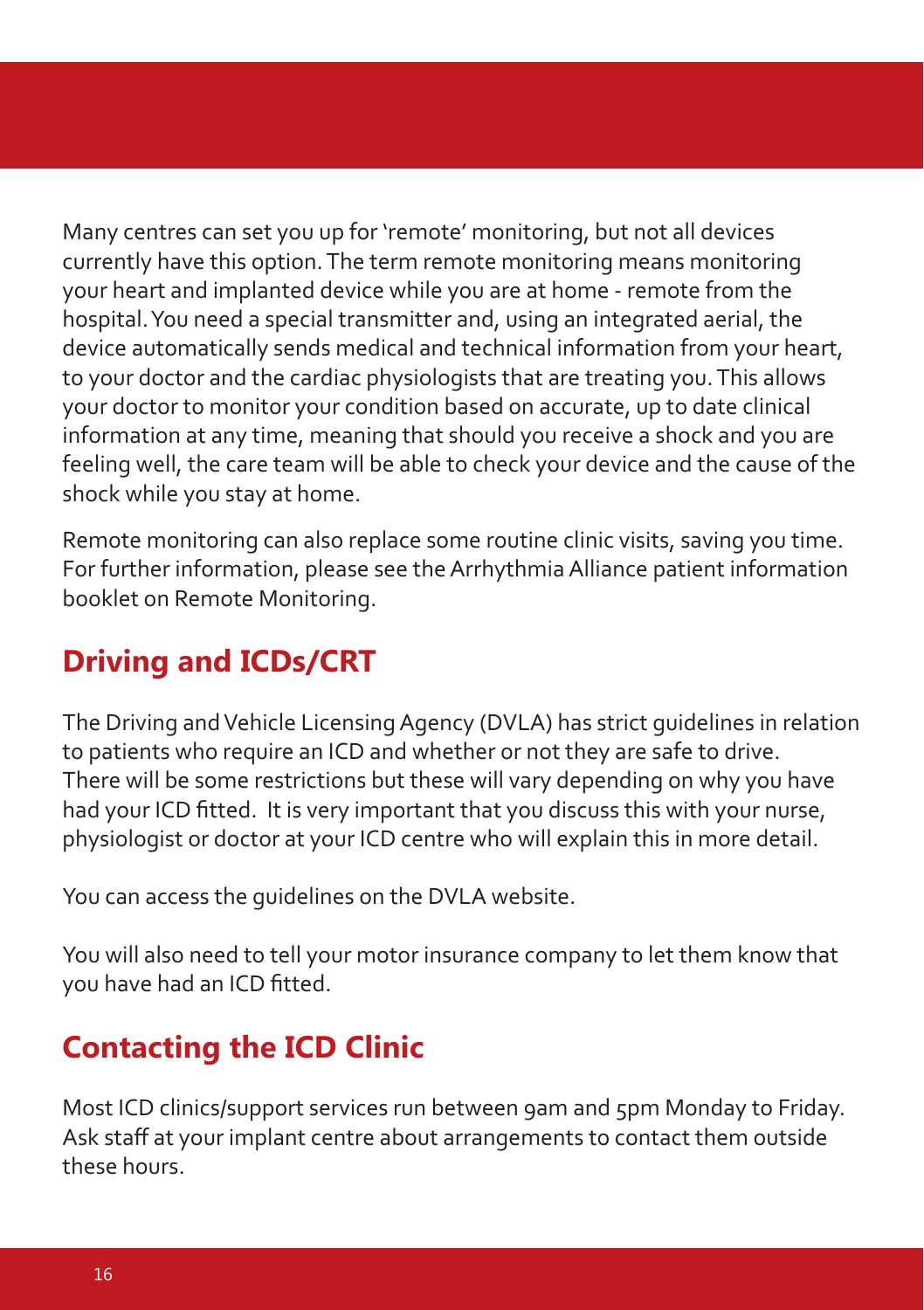# **Physical activity**

Is it safe to exercise? The simple answer to this question is yes, but the full answer is influenced by the cause and type of your arrhythmia and the type of exercise you perform.

The likelihood of arrhythmia during exercise is very small but when it occurs it is usually due to an abnormality of heart function and not the presence of an implantable cardioverter defibrillator (lCD). This is especially true if you have suffered considerable damage to your heart as a result of a heart attack (myocardial infarction) or have a heart muscle disease (cardiomyopathy).



The likelihood of arrhythmia is no greater during moderate intensity aerobic exercise than during

resting but there are certain types of exercise that increase the risk of arrhythmias. lf you exercise hard from rest, without a warm-up, and immediately cease exercise, without a cool down or active recovery period, you increase the likelihood of arrhythmia.

ln cardiac rehabilitation exercise programmes, where a warm-up and cool down are the norm, arrhythmia rarely occurs.

Following your initial recovery, normally about four to six weeks, it is recommended that you try to increase your level of activity if possible. You may be offered cardiac rehabilitation or exercise testing to restore your confidence and get you back to normal.

### **How might exercise affect my ICD?**

Your lCD detects abnormal heart rhythms in a number of ways, one of which relates to the speed of the heart during the arrhythmia.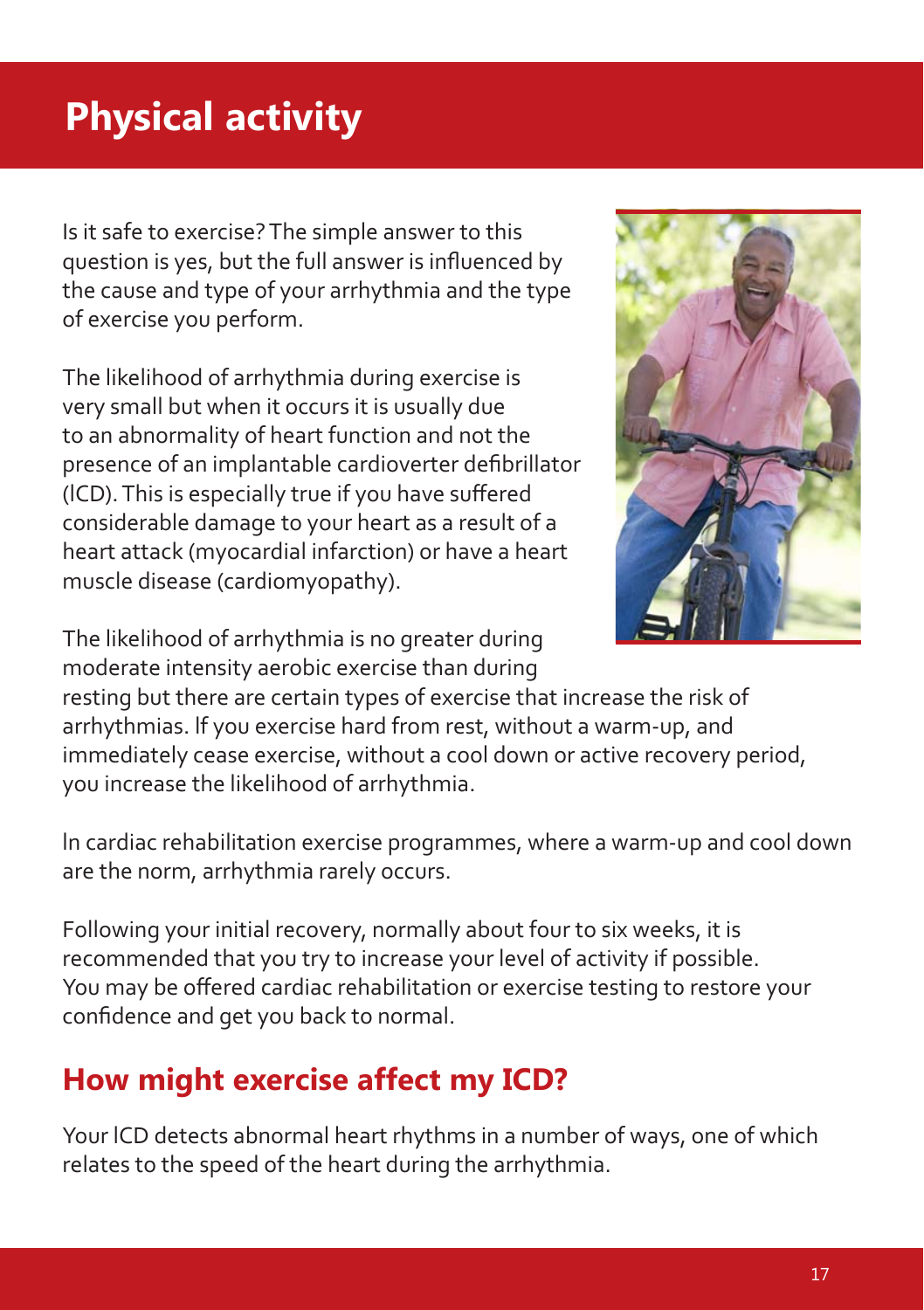Most arrhythmias treated with lCDs will be significantly faster than your normal heart rate would reach, even with strenuous exercise.

Occasionally, however, the lCD needs to be programmed to recognise abnormal heart rates that are close to those that can be achieved with exercise. For this reason, it is worthwhile checking how your lCD is programmed before undertaking anything other than recreational exercise or exercise to lose weight; your cardiologist, arrhythmia nurse



or cardiac physiologist can advise you about how high you can safely raise your heart rate.

lf you are concerned about your safe exercise level, you should ask your cardiologist, arrhythmia/lCD nurse, or cardiac physiologist whether an exercise test would be a helpful way to gain reassurance.

When you have an exercise test, your lCD should be disabled during the test. This is to avoid inappropriate shock treatment. lf you are concerned, you may also be referred to an exercise specialist within the cardiac rehabilitation team.

lf you would like to know how your lCD has been set up, your cardiac physiologist/nurse can give you this information.

### Is there any exercise I definitely can't do?

lf you are anxious about taking exercise, it may be an idea to have someone accompany you at first, but the aim is for you to be able to exercise independently with confidence. lt is advisable to carry your lCD card with you at all times, in case you need to be taken to hospital for any reason.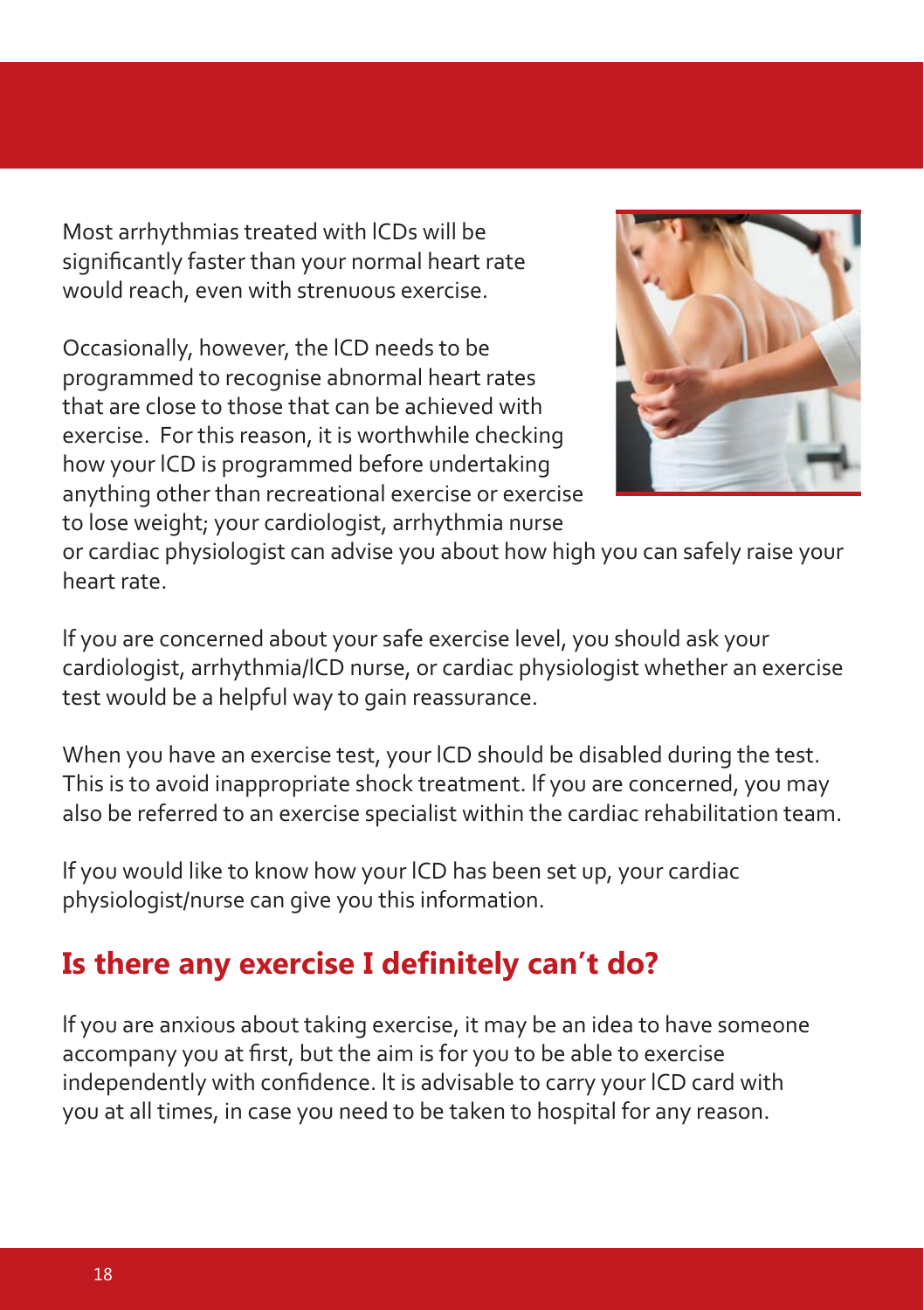You should be careful of any contact sports. Although the lCD itself is very tough, bruising or breaking the skin over the site where the device is implanted may lead to infection, which can then become very troublesome to treat and resolve. You should also recognise that you are unlikely to be able to obtain insurance for winter sports such as skiing or, indeed any other 'extreme' sports where the effects of a shock may put you or others at risk. This may be possible in some special cases particularly in those patients who have had an ICD implanted for 'just in case' reasons.

Swimming can be undertaken once your implant wound has healed fully. We suggest you do not swim alone in a private pool. Some lCDs are implanted for arrhythmias which may be triggered specifically by swimming (some Long QT Syndromes - check with your cardiologist) but snorkelling is not recommended and SCUBA diving should not be undertaken.

Water sports generally need to be under taken only if you are accompanied at all times by at least one other person who is able to get you out of the water in case your lCD goes off.

You will not be able to take part in any form of competitive motor sport, as you will not be eligible for an appropriate licence.

You should also avoid any sport (or indeed any situation) where you might be exposed to strong magnetic or electrical fields, or a powerful radio source (radio-controlled planes, cars, boats, etc. may be a problem - please check with your local implant centre).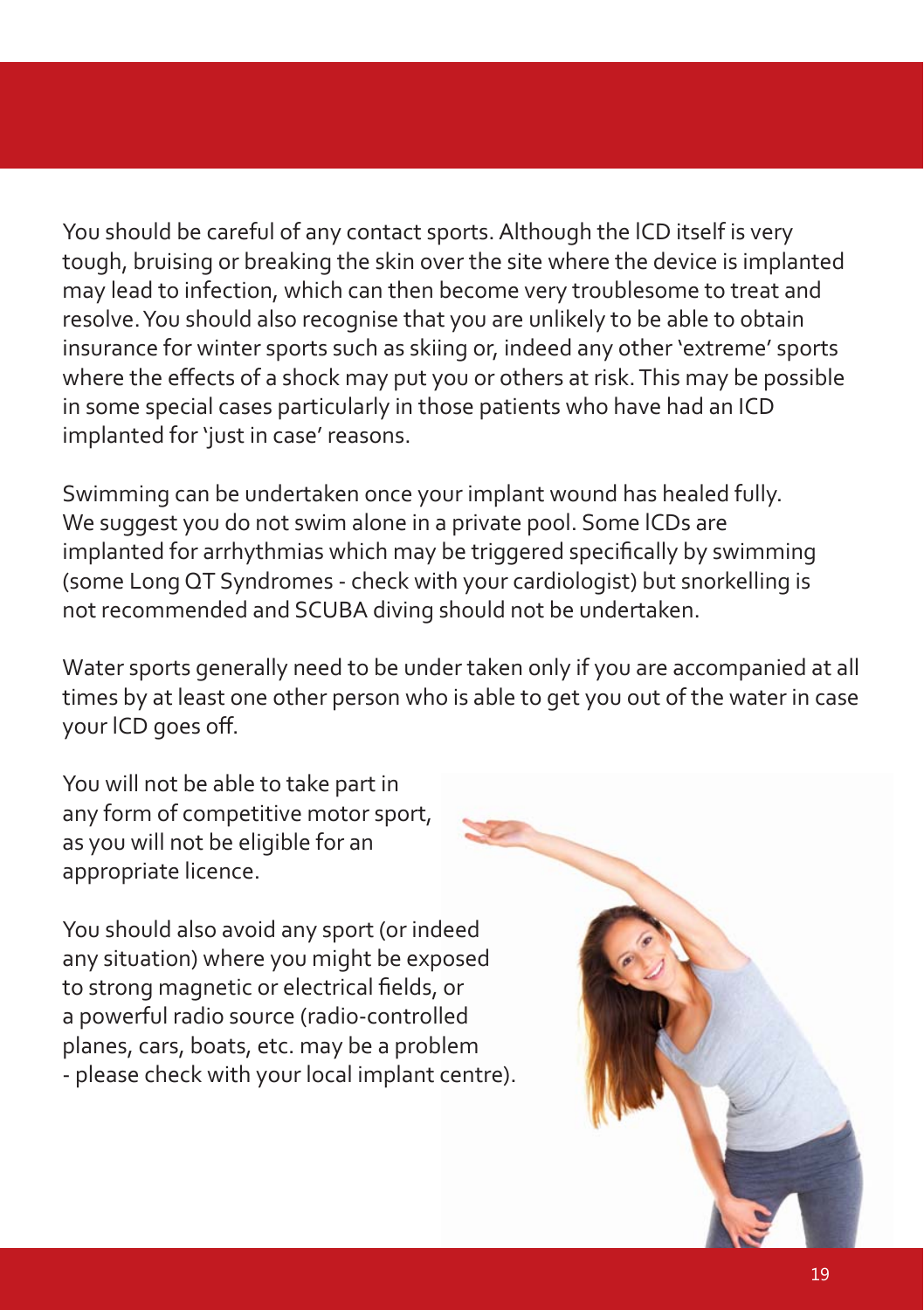### **So, what can I do?**

It is likely that your underlying heart condition (i.e. the cause of your arrhythmia and therefore the reason you had the lCD implanted) will have more influence on your ability to exercise than the presence of your lCD. Your underlying heart condition may limit your exercise capacity due to shortness of breath, fatigue or chest pain - these should not be ignored.

Research has shown that physical activity and exercise are beneficial for people fitted with an lCD. Aerobic and skilled flowing movement, muscular endurance and flexibility should dominate the exercise and physical activity sessions. Such activities are very well tolerated, effective and lead to optimal carry-over into your daily life. The most favourable fitness improvements occur with a moderate intensity performed frequently.

Physical activity and exercise should be progressed slowly and should use one of the standard approaches of monitoring, e.g. heart rate or perceived effort. An exercise intensity of between 60 to 75% target heart rate (220 minus age) is sufficient to bring about significant health benefits and improve fitness and endurance. lf you are taking beta-blocker medication you may not be able to reach these heart rate levels. Instead, you should look to increase your exercise heart rate by 30 to 40 beats above your resting heart rate.

Alternatively, you can use the body's built-in monitor, which is your ability to rate your own effort or exertion. Imagine that sitting down equals 'zero' effort and a score of ten equals the 'most extreme' effort you could perform if pushed to do so. Now in your own mind split the distance between zero and ten by half and try to keep your effort or exertion below a score of five.

The key is to avoid becoming too breathless during exercise, as this will sap your strength and overload your cardiovascular system.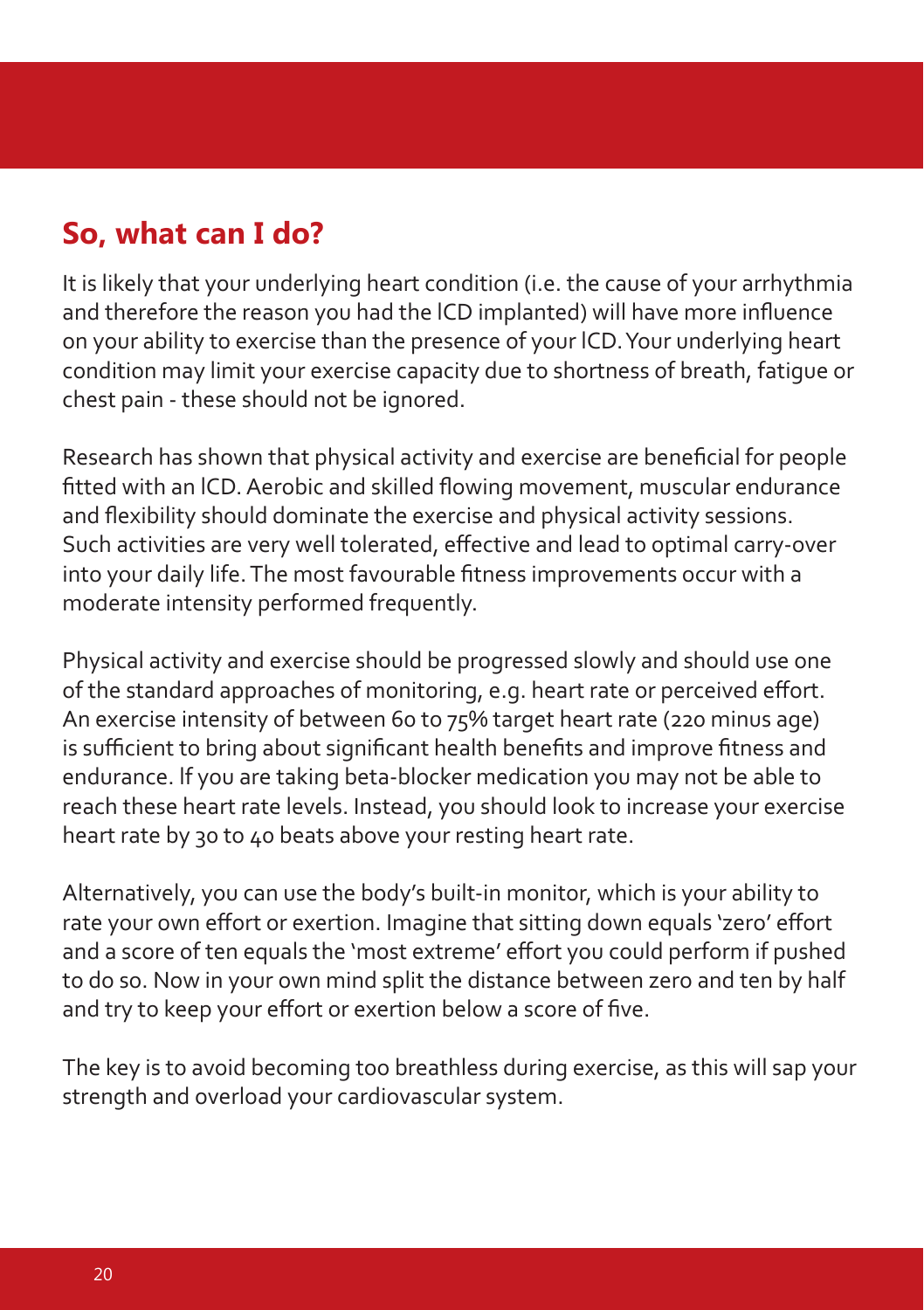All exercise sessions should start with a warm-up and finish with a cool-down period, both of which should last for ten minutes, so that the cardiovascular system has time to adjust to the alteration in demand. The sequence of exercise should vary from arm work to trunk and legwork, with flexibility and co-ordination exercises following the more strenuous exercises.

The main part of the training programme should consist of graded aerobic circuit training exercises lasting 25 to 30 minutes and incorporating multi-joint movements with part body weight and moderate resistance.

Static exercise where you are holding tight, or resisting strongly, and 'holding your breath' should be avoided as this type of exercise has no health benefit and is dangerous. The key is to emphasise the skill of the activity, be it aerobic exercise or strength and with practice the task will become easier.

In general, most exercises should be performed standing, with horizontal (lying down) and seated arm exercises kept to a minimum. Seated arm exercise with weights leads to excessive cardiac demand and an increased likelihood of arrhythmia. If seated exercise is to be performed, then the intensity of exercise should be low and the emphasis placed on muscular endurance (lots of repetitions without feeling unduly fatigued).

Gentle leg exercises (for example, alternate heel lifts) reduce the load on the heart during combined (seated) arm work.

A note of caution is required for those few patients who are at risk of ICD lead problems. This situation is often known about immediately post-operatively and your ICD implant team will have informed you about it.

It is normal to restrict your exercise and movement for four to six weeks postimplant but after the first follow-up in the clinic you should be able to resume your normal level of exercise. For TV-ICD systems, there are some lead problems that can arise as a direct consequence of doing highly repetitive, vigorous shoulder movements such as weight lifting which may put a strain on them.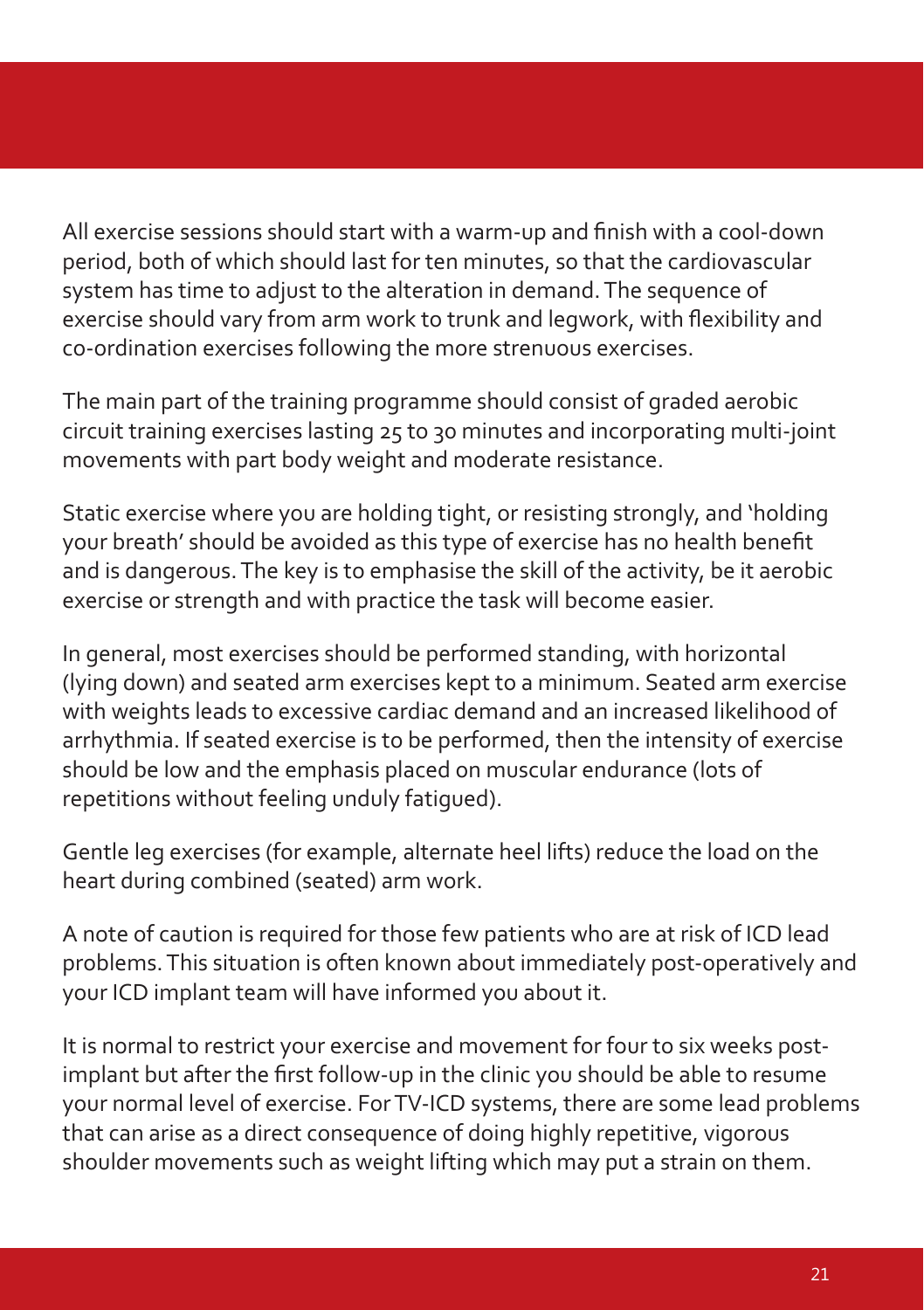Light to moderate strength activities performed within a normal range of movement, that closely match functional daily activities have been used successfully in patients with an ICD.

Physical fitness soon deteriorates if training is not continued at a level sufficient to maintain the effect. Moderate physical activity as well as leisure and sport are known to benefit health and where possible, these should be pursued most days of the week.

Continuous physical activity of 30 minutes or more is considered most effective, although multiple activity sessions of ten to fifteen minutes, duration, on the same day, have also demonstrated significant health improvement.

### **Sexual activity**

It is very common to be reluctant to resume sexual activity. However the device will not cause any harm to your partner, even if a shock is delivered to you during intercourse.

If you are not sure about what you can and cannot do then discuss the options with your ICD clinic at follow-up.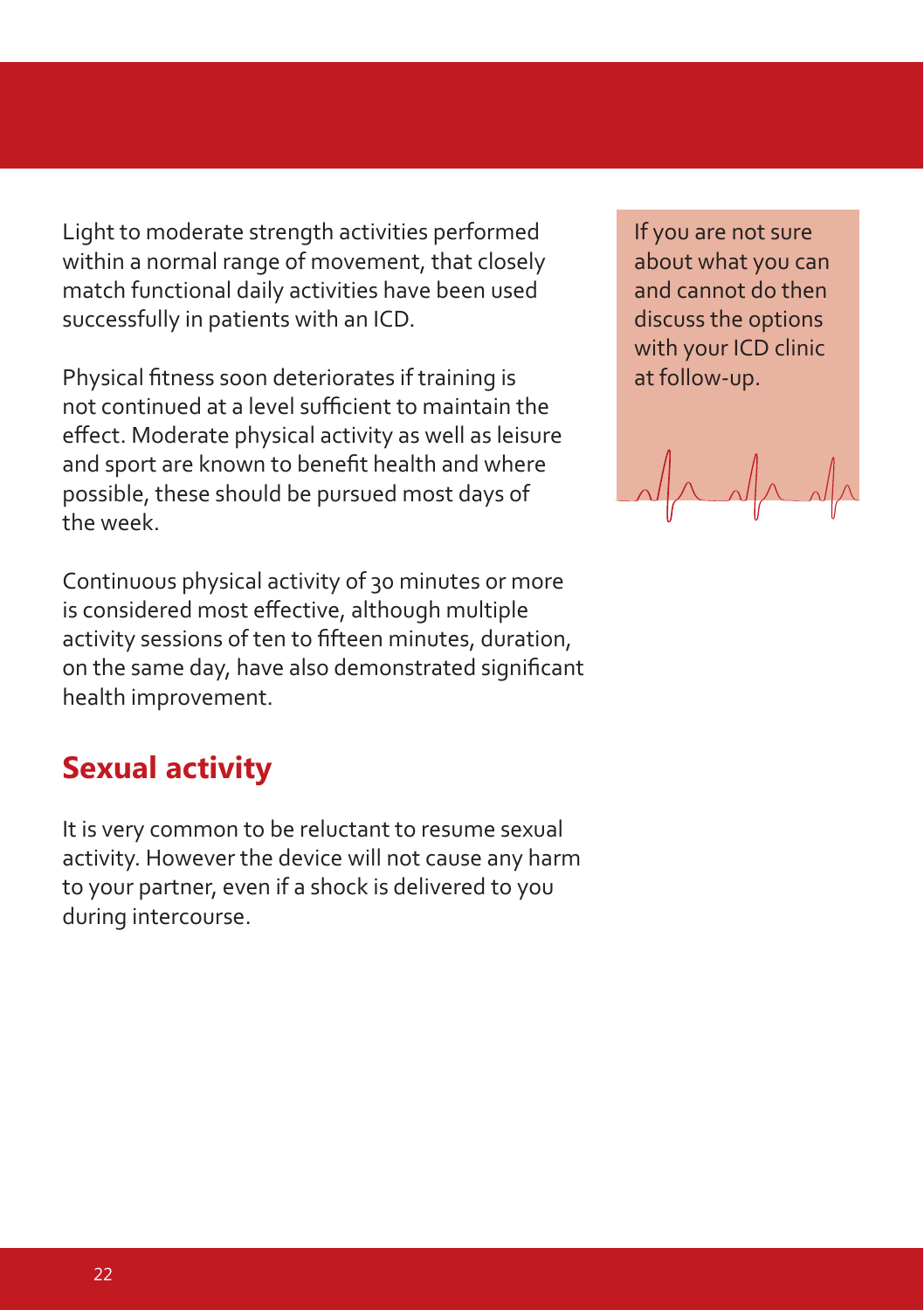#### **Electromagnetic interference**

Electromagnetic interference will not damage your ICD but will stop it from delivering any treatment for the period of time that you are in contact with it. Most mechanical and electrical devices that you use in your normal daily activities will not affect your ICD. Ordinary radios, fridges, cookers, computers and microwaves will not affect your ICD as long as they are in good working order.

In case you ever feel dizzy or experience palpitations whilst using an electrical appliance, you should move away from the appliance and phone the physiologist, ICD nurse or doctor at the ICD clinic for advice.

#### **Magnets**

Do not carry magnets or place a magnet over your chest. Avoid carrying stereo or hi-fi speakers as they contain strong magnets that can interfere with your ICD. ICD therapies may be temporarily disabled, by magnets, and in some cases this may be necessary if you received inappropriate shocks from the ICD. Some hospitals give their ICD patients magnets and full instructions on their use.

#### **Shop doorway security systems**

There is a very small risk of interference to your ICD, so you are advised to walk through shop doorways at a normal pace and not to wait around in these areas.

#### **DIY**

You can safely use equipment such as electric drills as long as they are in good working order, although you should keep them away from your ICD site.

#### **Electronic ignition systems**

Avoid leaning over the alternator in a car whilst the engine is running, otherwise it is generally safe to work as a mechanic.

#### **Medical equipment and other hospital treatments**

Most equipment used by your hospital or GP surgery will not cause any problems to your ICD. However, it is advised that you let medical and dental staff know that you have an ICD, as technical support may be required before some treatments. Please take your ID card with you whenever you go to hospital.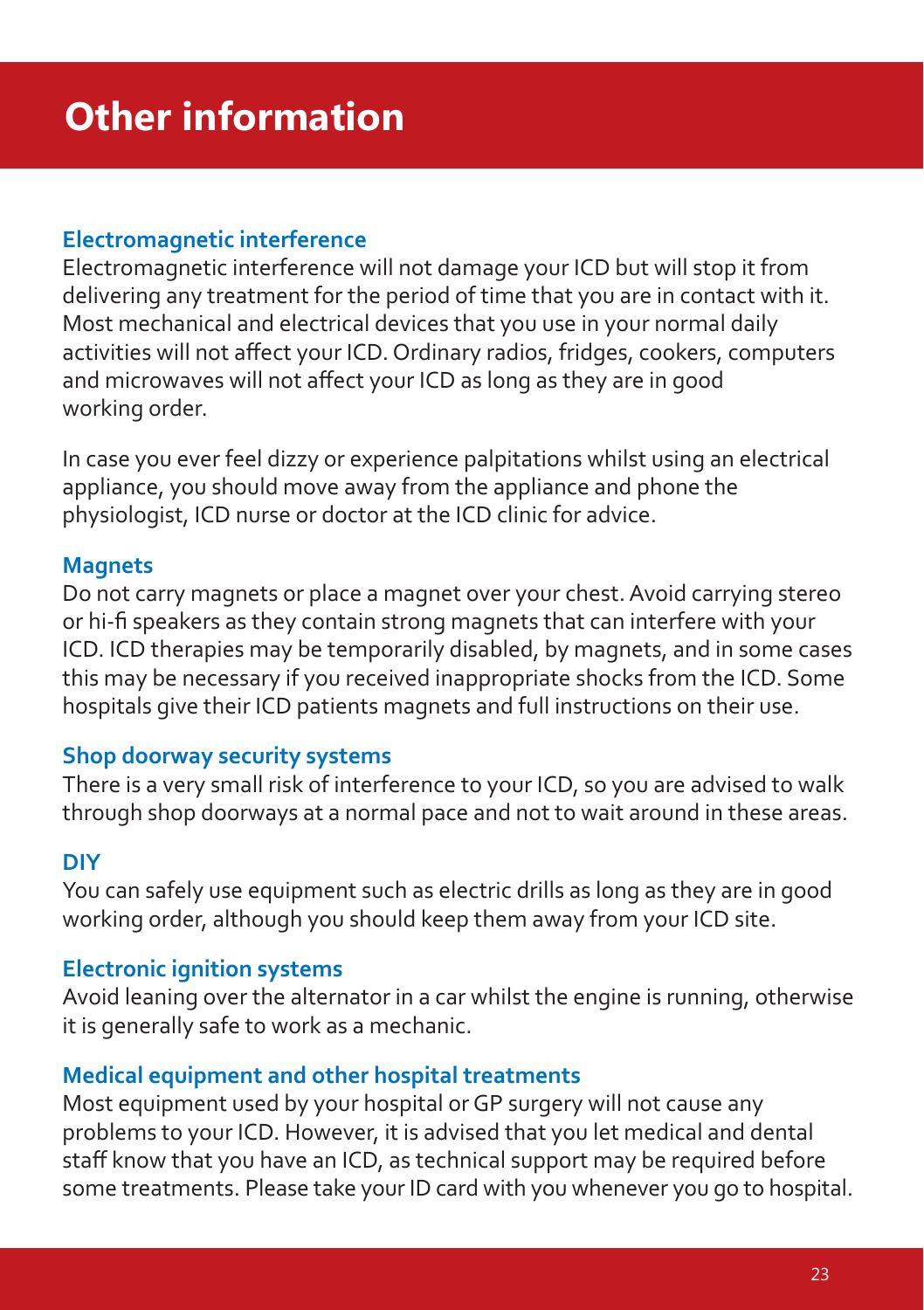It may also be useful to contact your implanting centre for advice before you go into hospital for any investigations or operations that are not associated with your ICD. However, you should seek advice from your ICD clinic before undergoing an MRI scan as not all devices are MRI safe.

It is safe for you to have x-rays, CT scans and mammograms. Some electrical nerve and muscle stimulators (TENS units) may cause interference with ICDs but this depends on where they are being applied and, if this form of treatment is suggested to you, then your ICD clinic should be contacted for advice.

#### **Operations**

If you require an operation, you must tell your surgeon and anaesthetist that you have an ICD. It may be necessary to temporarily switch off (deactivate) the shocks on your ICD for the duration of the operation. This can be done through a programmer, but equally can be done using a magnet taped over your ICD. This will prevent unnecessary shocks being given during operations, especially when diathermy cautery is used as this can be sensed by the ICD.

#### **Travel**

You can safely travel abroad with your ICD, but you are advised to show the security staff your identification card and ask to be searched by hand. This is because the hand-held wands can temporarily interfere with your ICD. Only walk through the metal detector archway if asked to do so, but the metal casing of the device may set off the airport security alarm. The detector will not cause any harm to your ICD provided you walk briskly through the arch. You will need to make sure that your travel insurance company is aware that you have an ICD.

Some insurance companies require written confirmation from your cardiologist that you are fit to travel. Travel companies may also try to increase your insurance premiums and it is suggested that you shop around if this happens. Many ICD clinics carry a list of ICD friendly insurance companies.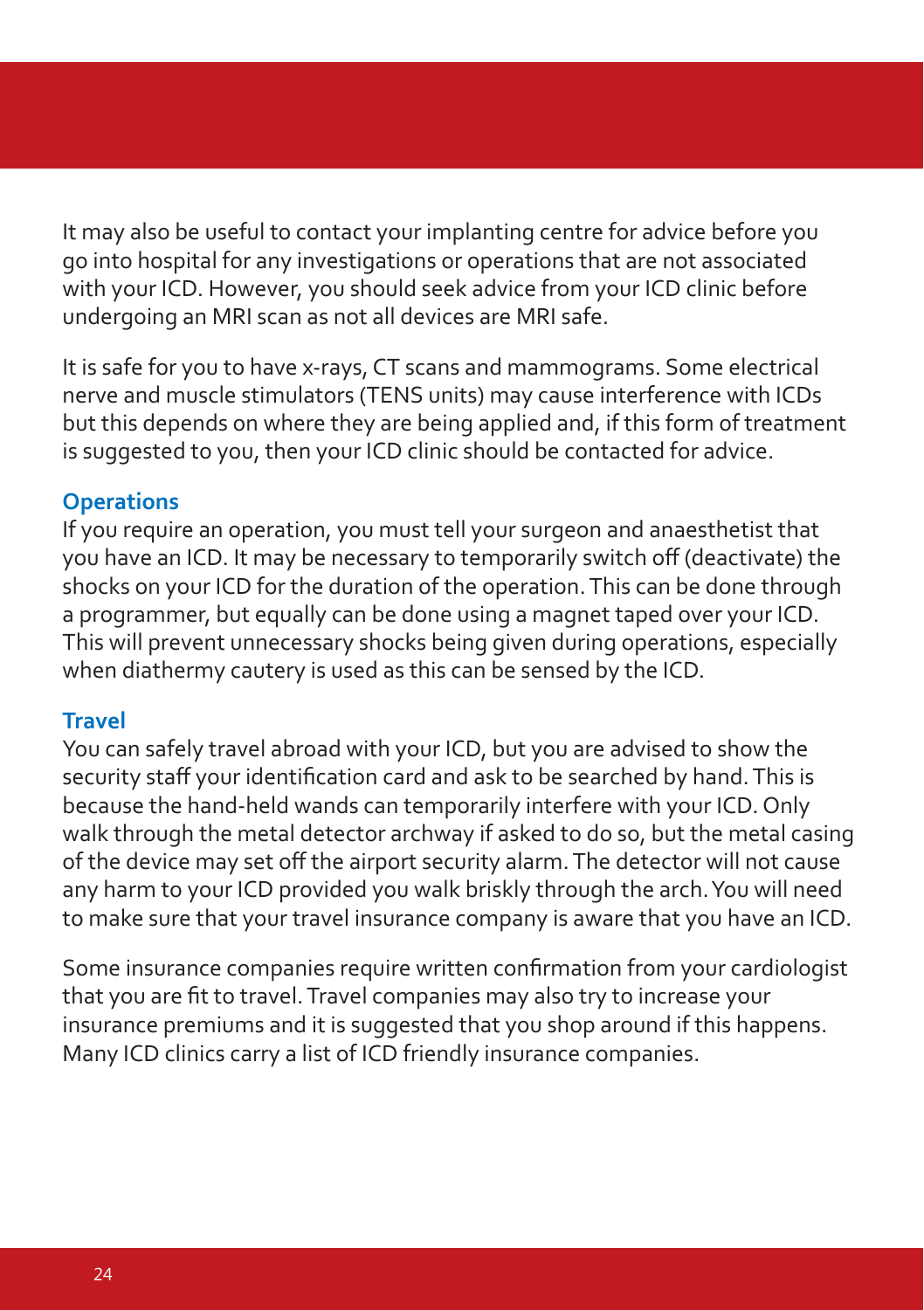If you wish, you may be given addresses of ICD clinics in the area that you are visiting. Please contact the ICD clinic at least six weeks before you intend to travel or check the manufacturer's website for information. Please be aware that your doctor may advise against you visiting very isolated destinations.

#### **Arc welding**

This should be avoided.

#### **Mobile phones/portable music players**

Some studies have shown that mobile phones and portable music players can affect the ICD if held within six inches of the device. It is therefore recommended that you do not keep them in a coat or shirt pocket over the ICD. Keep the handset more than six inches away from the ICD; ideally hold your phone over the ear on the opposite side to the device.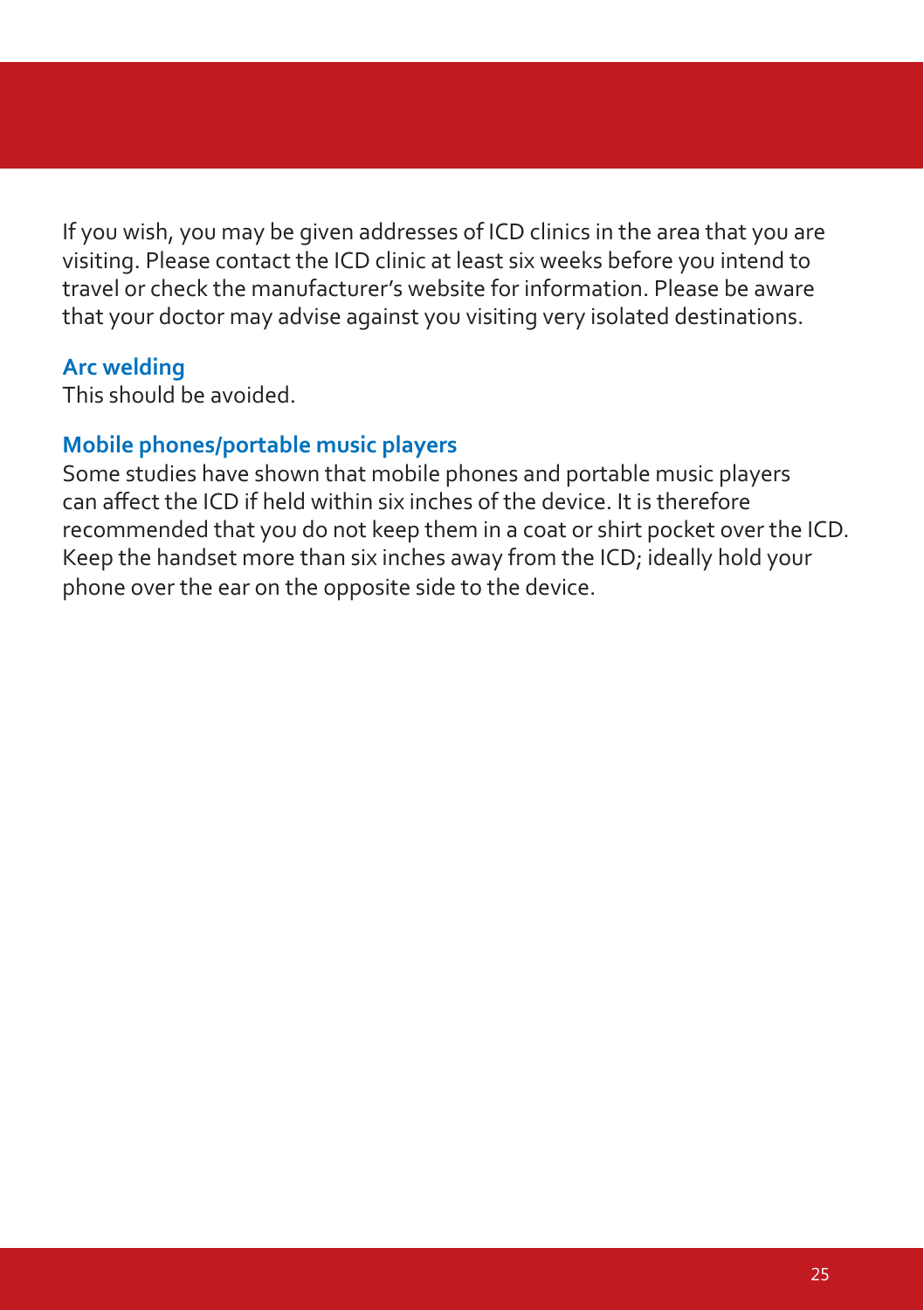# **Planning to deactivate ICD shocks**

People with heart problems, who have received an ICD may later be diagnosed with progressive heart disease or other life-limiting illness. It may well come to a stage where cardiopulmonary resuscitation is unlikely to be helpful or is no longer wanted by the individual. In this situation, it is often appropriate to deactivate ICD shocks. This is to avoid the situation where a person who is dying for another reason receives shocks which are unpleasant, but will not save their life. This can be distressing for the person involved but also for their family and loved ones.

As more and more people in the world have an ICD fitted, we have to be more aware of planning for the end of life. These conversations can be difficult and emotional but it is important to discuss these issues early. Ideally, these discussions should take place while the individual is still able to make their own decisions, but in some circumstances the next-of-kin may need to be involved.

Switching off shock therapies is straightforward but is not always available out-of-hours. An ICD physician or a physiologist has to reprogram the device. The following points are important:

- The device **will no longer provide shock therapy** in the event of fast abnormal heart rhythms (VT or VF)
- Turning off shocks **will not** in itself cause death
- Turning off shocks **will not** be painful, nor will the failure to shock cause pain
- The decision is not irreversible -shocks can be turned back on if the situation changes
- The device will continue to provide pacemaker functioning to prevent slow heart rhythms (these are small impulses that are not painful)
- There will be a plan to ensure healthcare professionals are available to answer questions or concerns that may arise
- A deactivation request form will need to be filled in, with the involvement of the ICD physician
- The palliative care team may be helpful where difficult decisions need to be made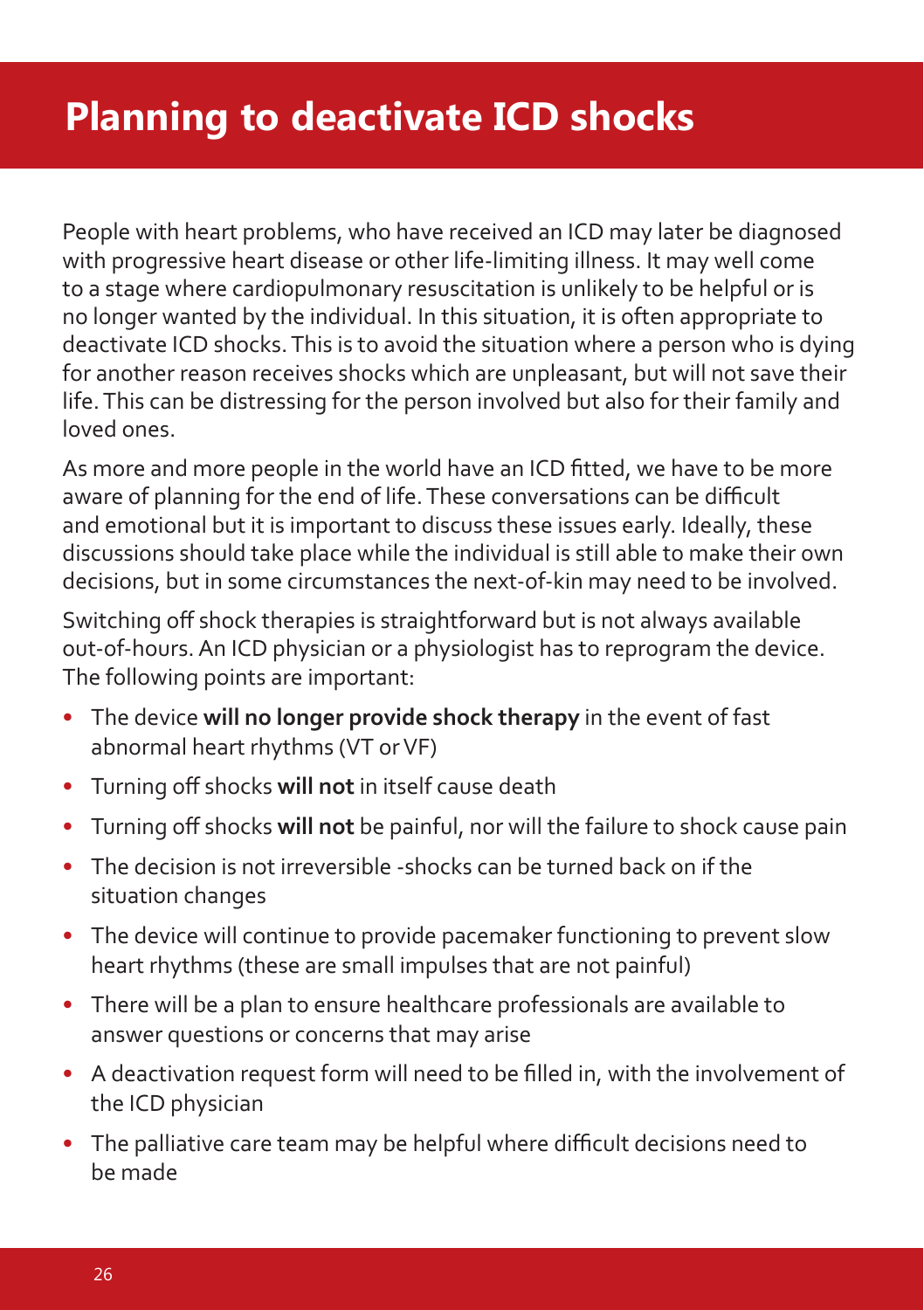Many patients who have ICDs implanted do have concerns and anxieties after the implant. These may be about the condition for which it has been implanted or fear of shock treatment from it. Some patients also have anxieties after they have had treatment from the ICD. If you do have concerns about this or any other issues, it is important to raise them with either your consultant or the ICD clinic team. They will be able to put you in touch with other patients in a similar situation or someone that you can discuss this with. You need time to be able to talk about these anxieties so make sure you raise them when you go to clinic. Many implanting centres now have patient support groups and if there is not one in your area you may be able to access one in another area.

There is a list of all support groups affiliated to Arrhythmia Alliance on the website: www.heartrhythmalliance.org.